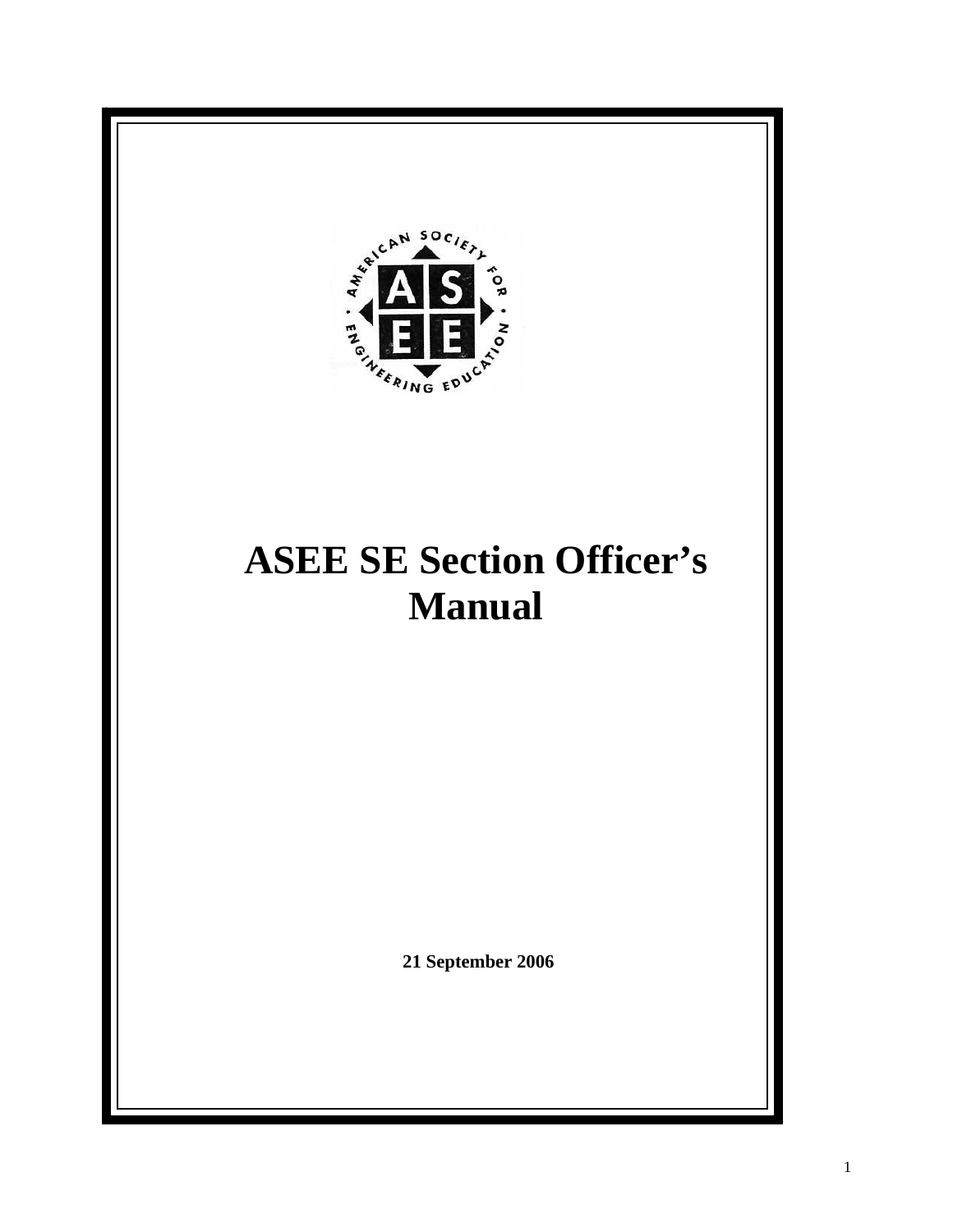*… To promote the betterment of engineering education within the section through collegiality and friendship, while fostering a spirit of mutual enjoyment for all…* 

 **Southeastern Section's Core Value**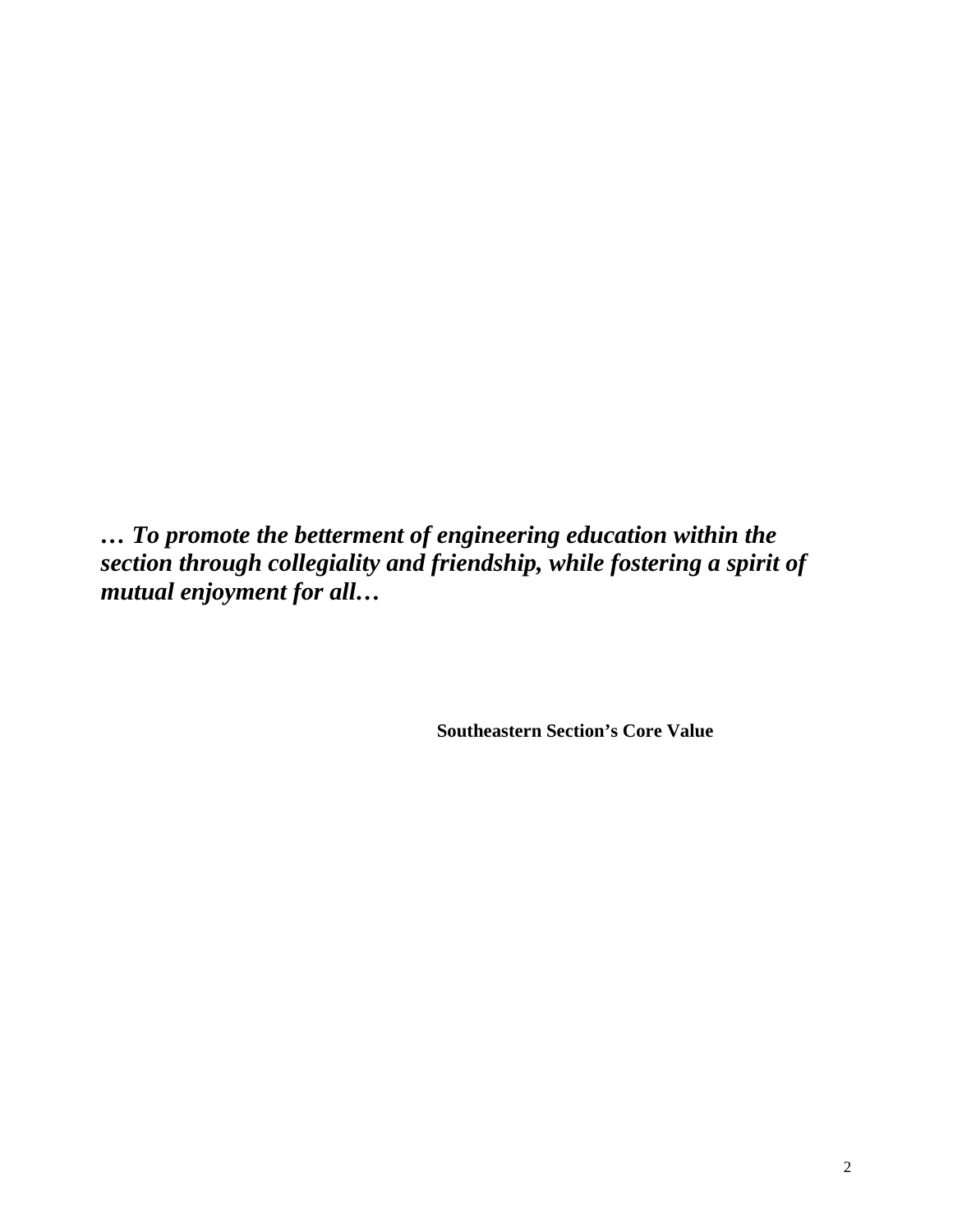## **Table of Contents**

## Page Number

|                 | Duties of Elected Section Officers                      |    |
|-----------------|---------------------------------------------------------|----|
|                 |                                                         | 5  |
|                 |                                                         | 5  |
|                 |                                                         | 6  |
|                 |                                                         | 6  |
|                 | Section Vice President for Awards and Recognition       | 6  |
|                 | Section Vice President for Publications and Promotion   | 8  |
|                 |                                                         | 9  |
|                 |                                                         |    |
|                 | Duties of Appointed Officers                            |    |
|                 |                                                         | 9  |
|                 |                                                         | 9  |
|                 |                                                         | 11 |
|                 |                                                         | 11 |
|                 |                                                         |    |
|                 | <b>Duties of Standing Committees</b>                    |    |
|                 |                                                         | 11 |
|                 |                                                         | 11 |
|                 |                                                         | 12 |
|                 |                                                         | 12 |
|                 |                                                         | 12 |
|                 |                                                         | 13 |
|                 |                                                         | 13 |
|                 |                                                         | 13 |
|                 |                                                         | 13 |
|                 |                                                         | 13 |
|                 |                                                         | 13 |
|                 |                                                         | 14 |
|                 |                                                         | 14 |
|                 |                                                         | 13 |
|                 |                                                         | 15 |
|                 |                                                         |    |
| <b>APPENDIX</b> |                                                         |    |
| A               |                                                         | 16 |
| B               | Example Fall Technical Program Planning Meeting Agenda  | 17 |
| $\mathsf{C}$    |                                                         | 18 |
| D               |                                                         | 19 |
| E               | Example Forms for Recording Unit and Division Elections | 20 |
| $\mathbf{F}$    |                                                         | 22 |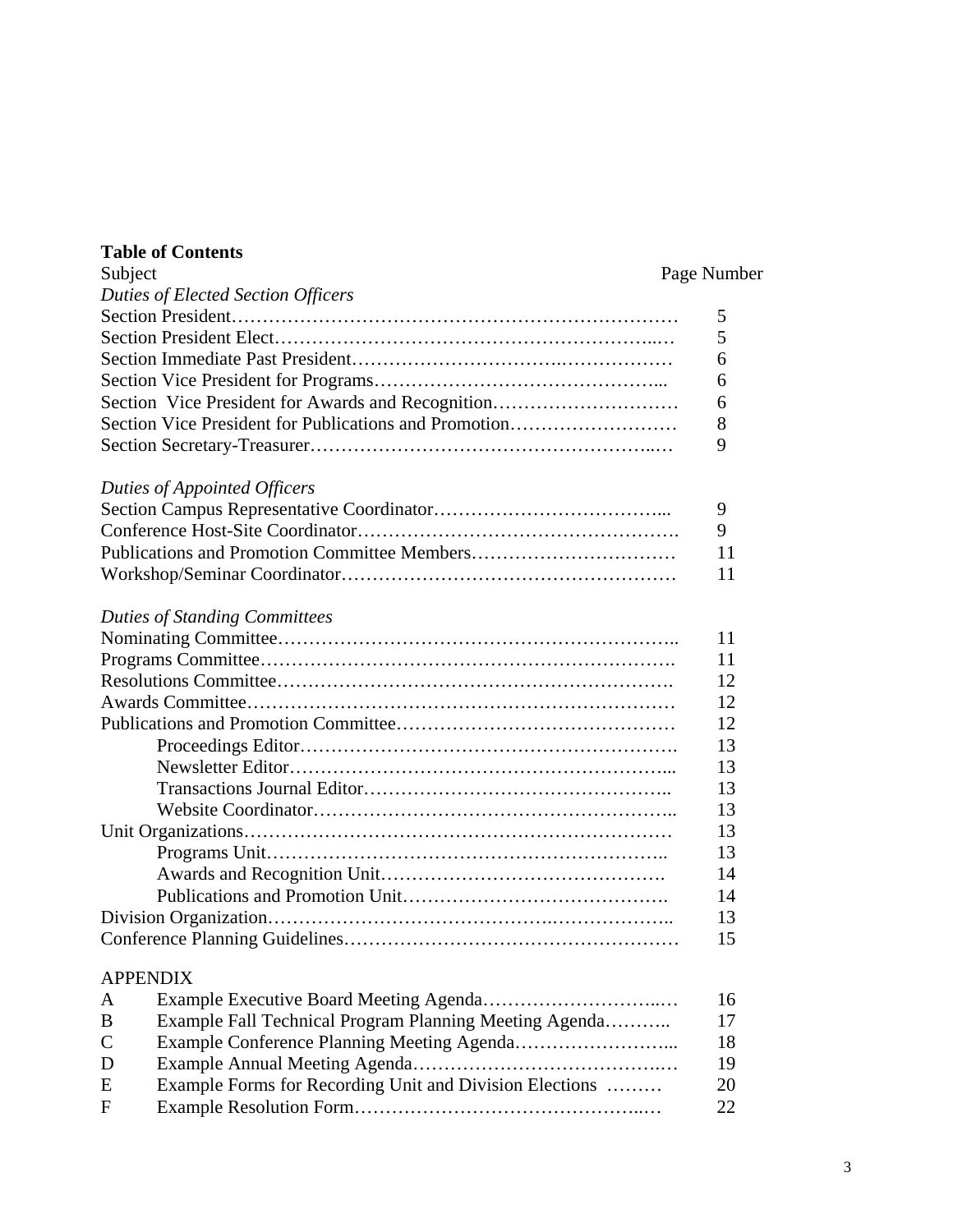- G Example Conference Planning Budget Form………………………… 23
- H Example Guidance for Section Presidents Conducting a Conference.. 24
- I Recommended Procedure for Electing Division and Unit Officers…………… 26 J Overview of Southeastern Section Activities…………………………….. 27
- K Section Awards…………………………………………………………….. 28
- L Constitution…………………………………………………………………
- M Bylaws……………………………………………………………………



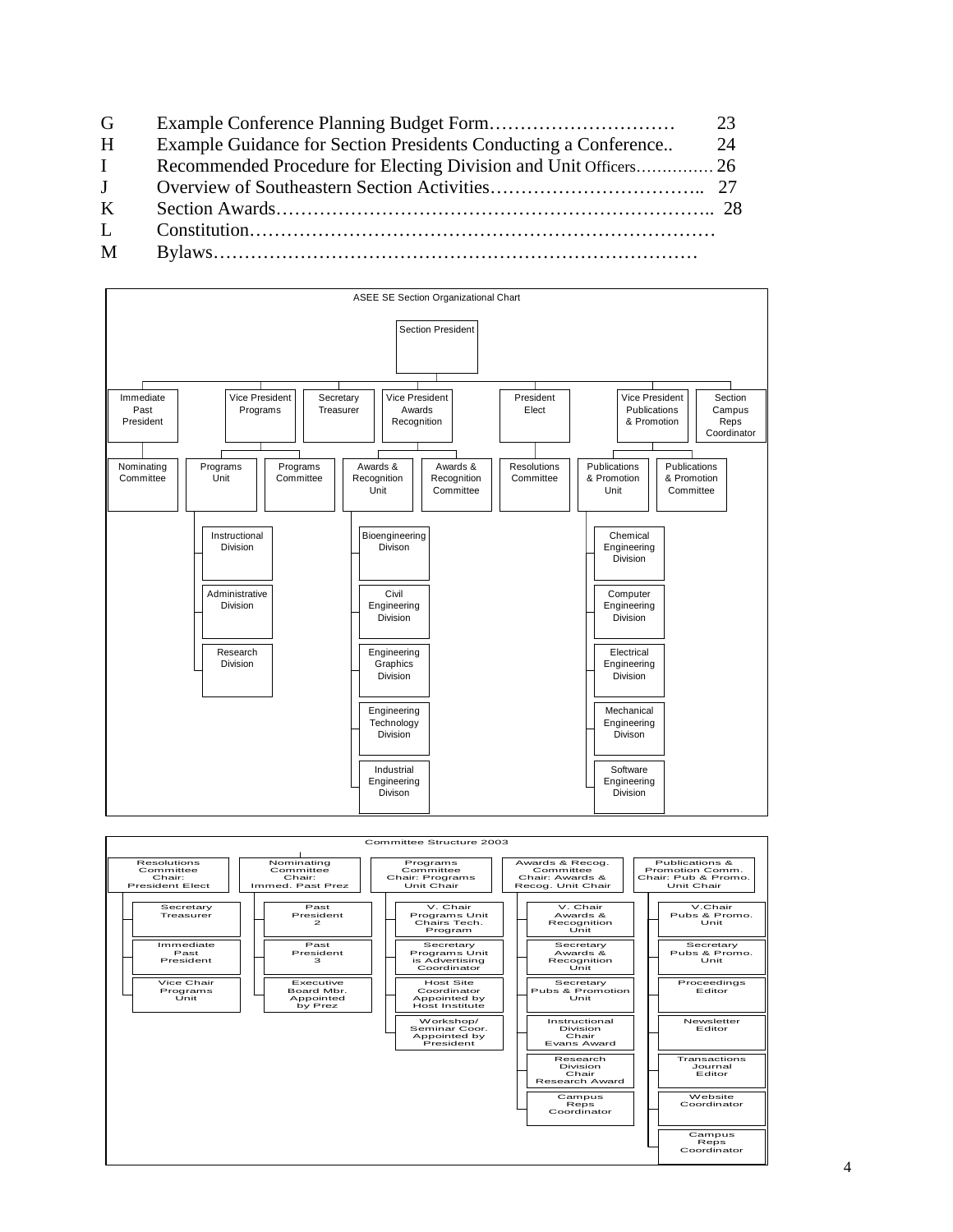## *Duties of Elected Section Officers*

- 1. Section President. The President shall have served as President Elect for one year prior to assuming the position. The President shall preside at all general sessions of the Section, preside at all meetings of the executive board, and shall implement a plan supporting the mission and goals of the Section developed as President Elect. More specifically, the President is responsible for:
	- Scheduling and conducting executive board meetings
	- Schedules and makes reservations for holding the Fall planning meeting for the executive board and all Unit/Division officers. Invites host site representatives from the institution that is scheduled to host the Annual Meeting and Conference a year and onehalf hence, so they can better understand the needs of the Section.
	- Preparing and distributing a proposed agenda for the Fall planning meeting, as well as the executive board meeting held traditionally in November.
	- Working with the Secretary Treasurer to prepare an annual budget that will be presented to the executive board
	- Appointing a member of the executive board to serve as the fourth member of the Nominating Committee.
	- Appointing a person to serve as Workshop/Seminar Coordinator on the Programs Committee.
	- Preparing and distributing a proposed agenda for the Annual Meeting.
	- Conducting the Annual Business Meeting traditionally held in the Spring
	- Conducting the annual election of Section officers as part of the Annual Business Meeting.
	- *Section President Tips* 
		- Use the National's list-serve to communicate with Section members via E-mail. Currently Dwight Wardell is in charge of Membership Services, and he will assist you in gaining access to this service.
		- Use E-mail often to communicate with other officers.
		- Invite the Zone II Chair as well as a representative from National to every executive board meeting, and the conference.
		- $\Box$  Appoint a parliamentarian at the beginning of each meeting
		- To assist in the flow of activities at the Annual Meeting consider creating a looseleaf notebook that is divided by time intervals and days. On division can contain duties needing attention or information that needs to be verbalized before the assembled body. Notes can be added where evolving issues can be addressed at the next available opportunity. For example, maybe there are some issues pertaining to campus parking that need to be shared with the conference attendees…this could be addressed as "Housekeeping matters" after the Keynote Speech along with any other announcements. (See Appendix H)
- 2. Section President Elect. The President Elect shall be elected annually and hold office for one year. At the end of the one-year term, the President Elect shall become President of the Section and hold office for one year. The President Elect must have previously served as a Section Vice President or as Secretary Treasurer. The President Elect shall:
	- Develop a plan that supports the mission and goals of the Section.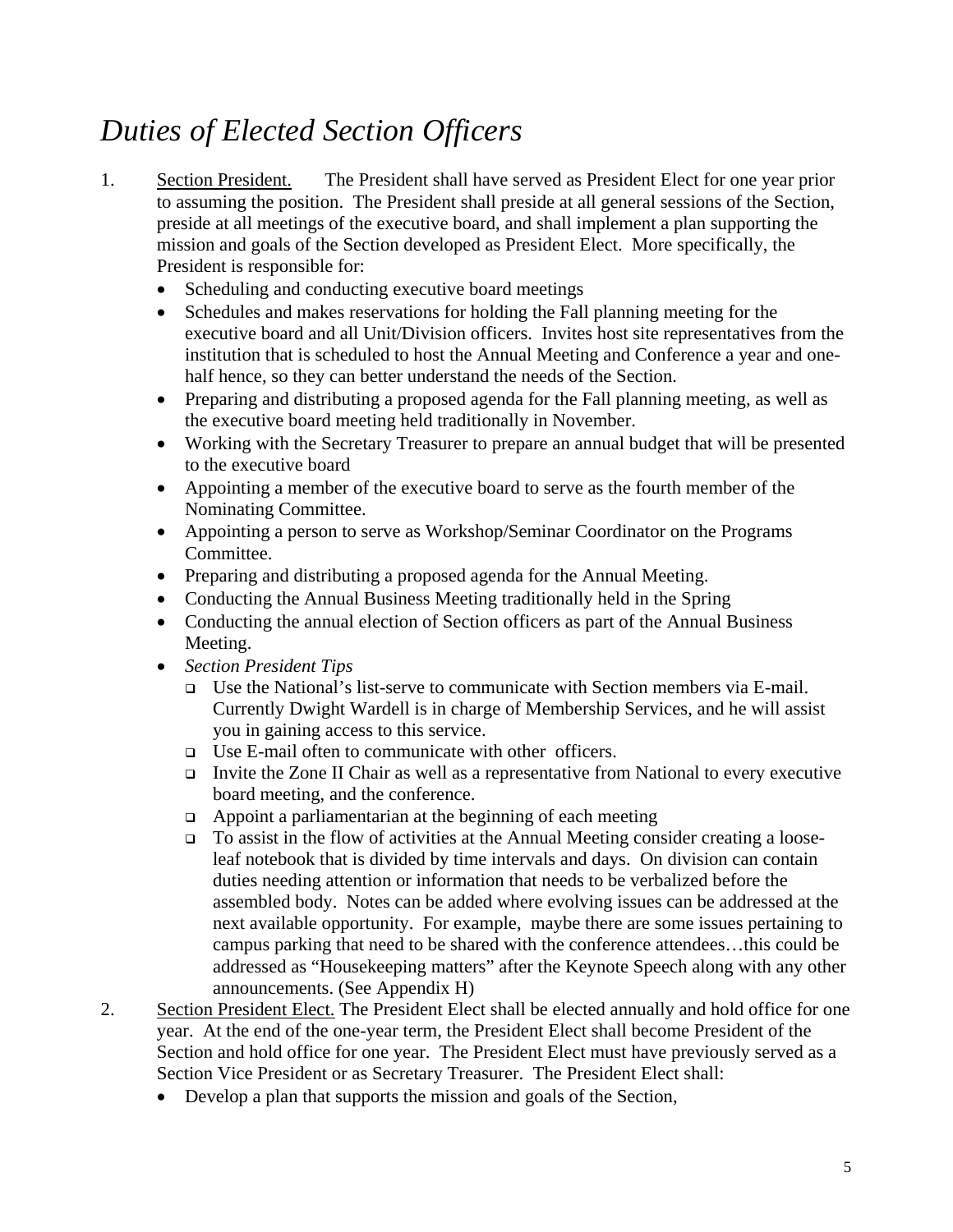- Presides over meetings when the President cannot act or is absent from the meeting
- Creates the Annual Call for Papers in conjunction with next year's host institution
- Provides the Call to the Vice President for Programs for dissemination.
- Serves as Chair of the Resolutions Committee, and is responsible to coordinate proposed Section resolutions with other committee members including the Secretary-Treasurer, the Immediate Past President, and the Vice Chair of the Programs Unit.
- Procure before Annual meeting, and award a memento plaque to the outgoing President for outstanding services rendered once installed as Section President.
- 3. Section Immediate Past President. Immediately after the new Section President assumes the position, the outgoing president begins his or her one year term as Immediate Past President. Duties of the Immediate Past President include:
	- Chairing the Nominating Committee
	- Participating as a member of the Resolutions Committee
	- 1. Section Vice President for Programs. Elected annually from within the Program Unit, having previously served as a Division Chair within the Unit. The term is normally for one year.
		- Presides over Programs Unit meetings
		- Chairs the Programs Committee
		- Responsible for working with the Conference Host-Site Coordinator in developing a conference budget
		- Disseminates the Annual Meeting Call for Papers developed by the Section President Elect and the Conference Host Site Coordinator along with the general announcement of the meeting.
		- Promotes the development of new faculty
		- Annual meeting promotion and overseeing the overall coordination of the budget, entertainment, conference workshops & seminars, technical program, and procurement of the keynote speaker with the Host Site Coordinator.
		- Coordination of workshops and seminars not held as part of the Annual Conference.
- 5. Section Vice President for Awards and Recognition. Elected annually from within the Awards and Recognition Unit, having previously served as a Division Chair within the Unit. The term is normally for one year.
	- Presides over Awards and Recognition Unit meetings
	- Chairs the Awards and Programs Committee
	- Oversees the selection process for awards and any special recognition give3n by the Section including publicity, selection, and notification
	- Responsible for all award certificates, checks, and medallions being available for distribution at the Annual Awards Banquet
	- Work with the Secretary Treasurer to develop sources of funding
	- Conduct a review of awards and make recommendations to the Executive Board to eliminate or create new arrivals.
	- Vice President for Awards and Recognition Tips—Timeline and other information **OCTOBER**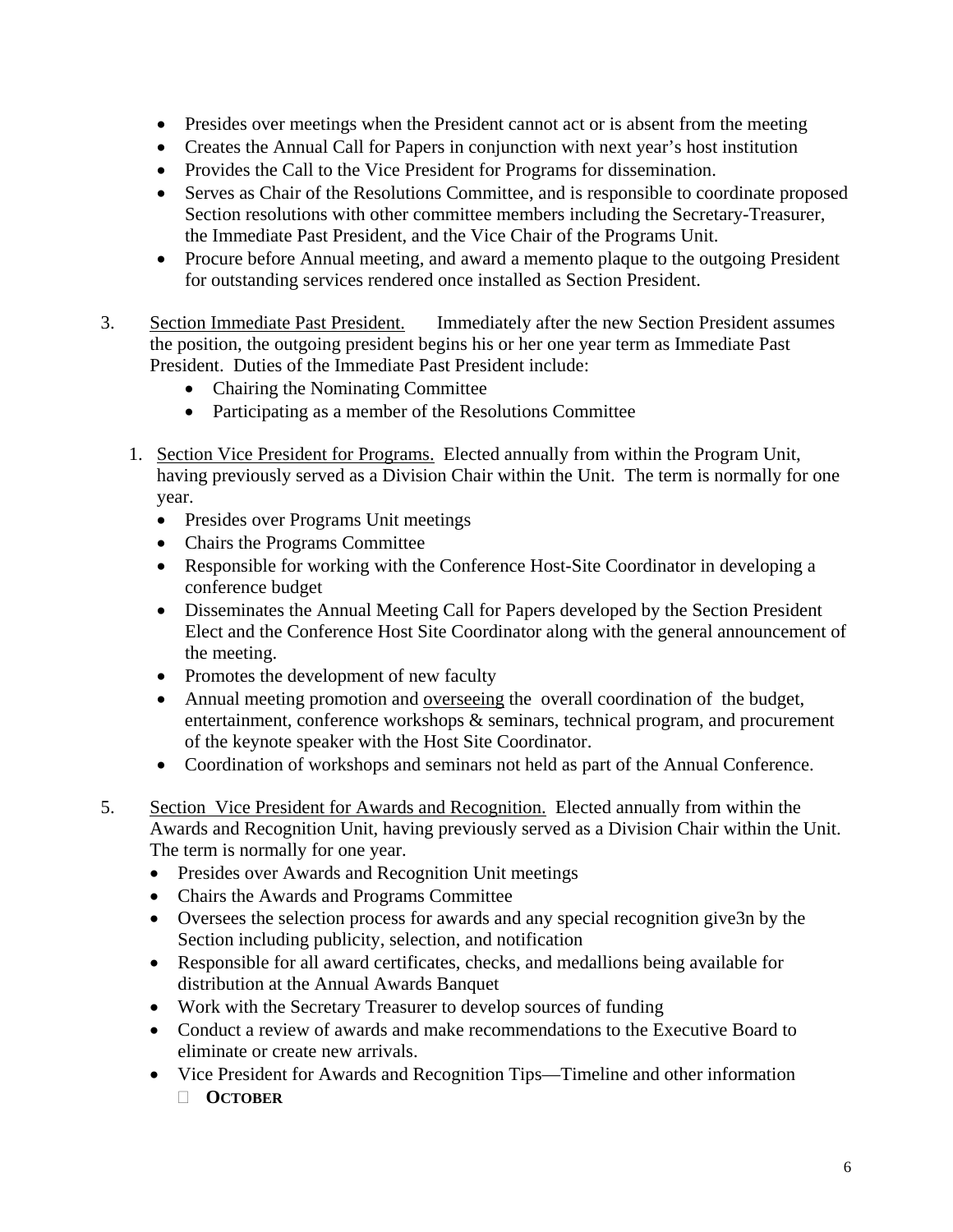**Planning Meeting in Atlanta.** You are encouraged to attend this meeting so you are knowledgeable of the procedures involved in the production of the Southeast conference and can provide input into the award processes.

#### **NOVEMBER**

**Review the award descriptions for publication on the web site and in the newsletter.** There should be a request from the Newsletter Editor to review these.

—Set deadlines for nominations to be submitted (usually sometime in early to mid-February).

—Change contact information on the descriptions to your location.

#### **FEBRUARY**

#### **Applications are collected and sorted by award.**

—Make a list of all of the award nominations and contact information by category so you have it for later use.

—Use the Awards Committee to contact with several ASEE members in the Southeast Section to be responsible for creating 3 - 4 person evaluation teams to review the nominations for each award. —Mail the nomination to each evaluation team leader (a member of the Awards Committee) to distribute for review.

\*\* *NOTE:*

- The **New Faculty Research Award** recipient should be handled by Research Chair. The winner of this award receives an engraved medallion instead of a certificate.

-The **Outstanding Campus Representative** is totally handled by the Campus Representative Coordinator, including the preparation of the certificate by National ASEE.

-The Awards Vice Chair and Secretary can be asked to form some of the selection committees.\*\*

#### **MARCH**

**Contact individuals who chaired the evaluation teams and obtain the award recipients' names.** The packets of nominee information should be returned to you and destroyed or returned to the nominees. They can be returned at the conference to save cost.

**Contact the awardees and the other nominees** to let them know the outcome of the award process. Make sure that the winners know that they *MUST attend the conference* to receive their awards. **Ask winners for a short bio**, if not part of the nomination material, so that they can be properly introduced during the Awards Banquet.

**Obtain the mailing address and Social Security Numbers of the winners** so that they can be turned in to Secretary/Treasurer and a check can be cut for the monetary prizes that go with the awards. These *should be done early* if you wish to present them at the conference. If for some reason this is not possible, the checks can be mailed to the awardees after the conference and just mentioned at the convention.

Make sure the **Evans Award Winner** knows that he or she *must present the paper at a luncheon at the conference*. **\*\***Be sure that the description of the Evans Award printed in the newsletter and on the website includes a statement about the presentation.\*\*

**The Outstanding Section Paper** nominees can be made by having people nominate them during the actual sessions at the conference, or you can have the chairs of each division ask for nominations from the paper reviewers. If the nomination comes from the paper reviewers, it must be done at this time.

#### **APRIL**

**Usual month for the Southeast Section Conference.** 

**Before the conference, create Award certificates** to be presented at the conference. (Note: The Campus Reps Award is certificate comes from National). These can be purchased from ASEE National Headquarters, but they are expensive and not all that attractive. You can make better looking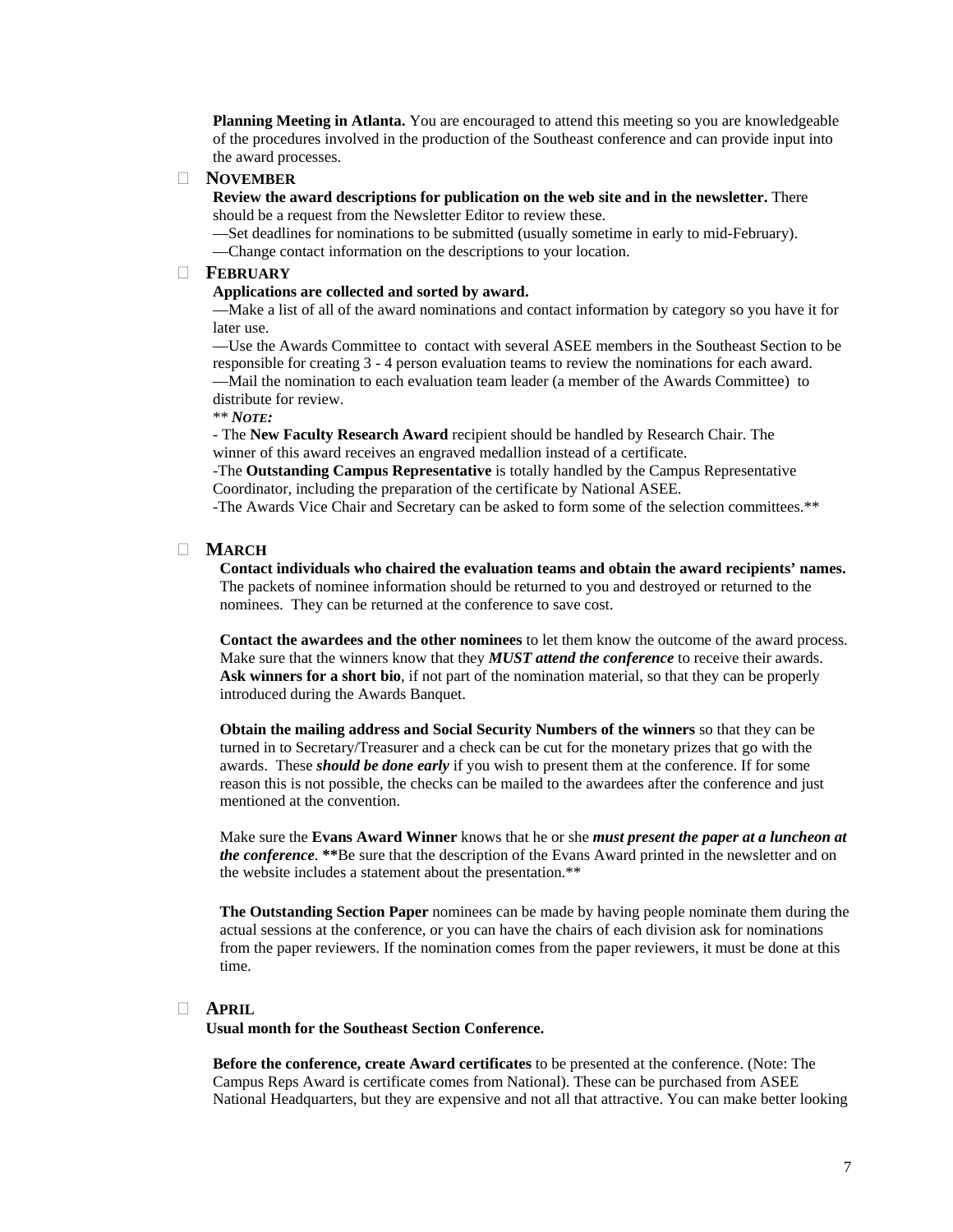ones on certificate paper purchased at office supply stores as well as the covers for certificates. A template is available from Alice Scales (alice\_scales@ncsu.edu) or the last VP for Awards.

**If you are made responsible for the Research Award Medallion**, you will need to notify the Section Secretary/Treasurer to have the winner's name and the year engraved on the back of the metal before the conference.

**Awards are presented at the conference Awards Banquet**. You can either announce each of them yourself, or you can ask the person who chaired the selection process for that particular award to present.

**Thomas Evans Award** winner is introduced at the luncheon where he or she presents their paper. Again, you can either do this yourself or find someone who knows this person well to do this. \*\*If you have someone introduce the Thomas Evans winner, you probably should decide on this before the conference, so the person has time to prepare an introduction.\*\*

**New officers for the Awards** are elected at the last breakfast of the conference. Usually, the officers move up a position and only a new Secretary has to be selected.

#### **MAY**

**Outstanding Section Paper is selected** by a committee to review the nominated papers Set up a committee to read and evaluate these papers. Once the Outstanding Paper is selected, send the name of the winner to the ASEE Zone 2 Director.

- 6. Section Vice President for Publications and Promotion. Elected annually from within the Publications and Promotion Unit, having previously served as a Division Chair within the Unit.
	- Presides over Publications and Promotion Unit meetings
	- Chairs the Publications and Promotion Committee
	- Responsible for Conference Proceedings, Section Newsletter, Transactions Journal, Section Website, and any other publications authorized by the executive board
	- Promotes the interests of the Section to the membership, member institutions, the public, and the profession
	- Promotes the annual meeting using appropriate publicity and through member institutions
	- Coordinates the Section's positions on issues affecting engineering and engineering technology as directed by the President and executive board
	- Maintains and updates future conference sites up to five years in advance.
	- *Publications and Promotion Unit Chair Tips* 
		- $\Box$  When eliciting a potential host site, it has been found to be good practice to first have someone from that institution indicate on an informal basis that the Institution might consider hosting the Annual Conference. That person then should be encouraged to have an informal discussion with the Dean to seek the Dean's initial approval. If the Dean gives conceptual approval, then the Chair of the Publications and Promotion Unit needs to present this possibility to the executive board and then on behalf of the Section write a formal invitation for that Institution to host the Annual Meeting for a specified year and location.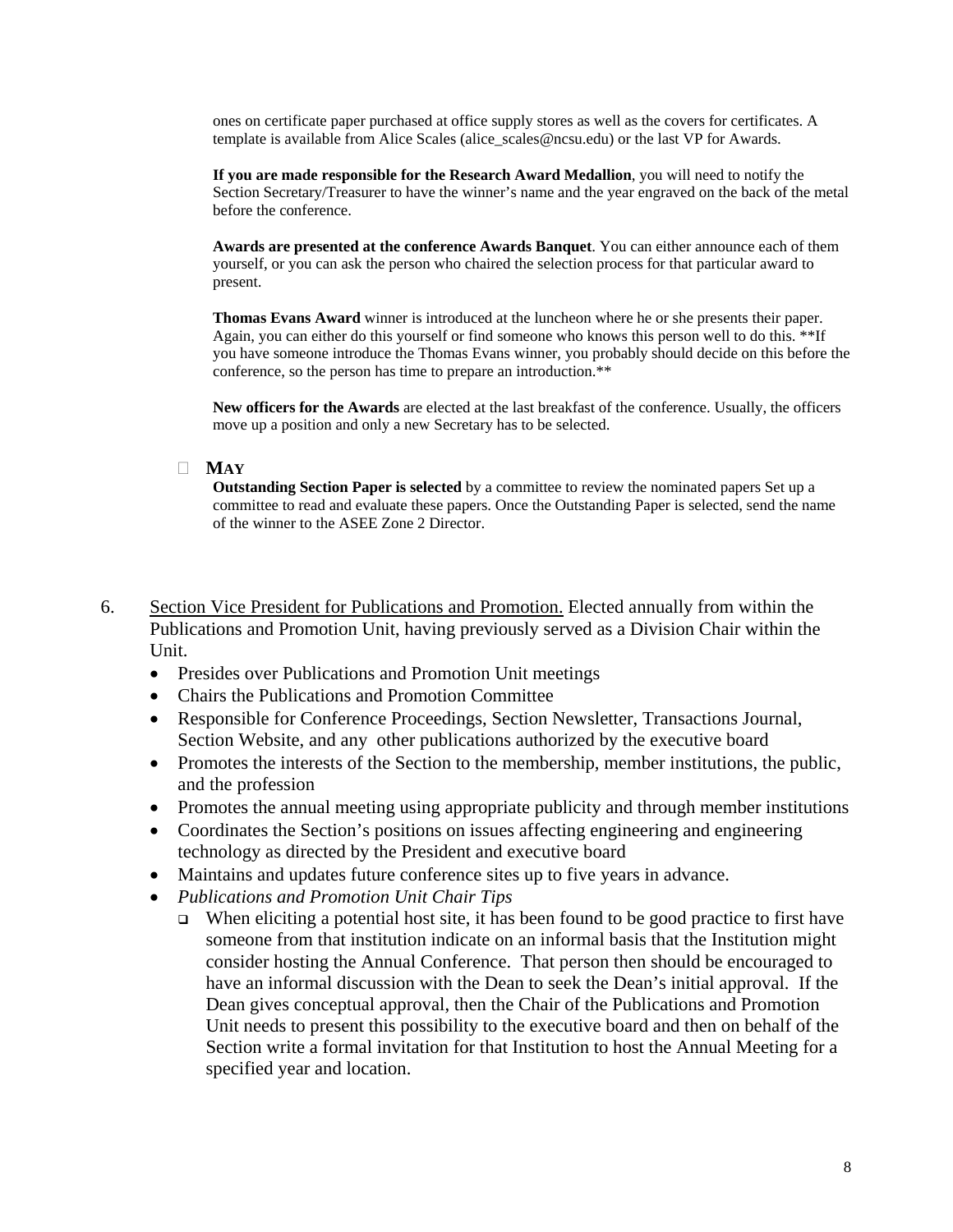- Once the Institution accepts, the Publications and Promotion Unit Chair needs to identify who the Host Site Coordinator will be, and also encourage the formation of a host site committee to locally work with the coordinator, especially when the meeting is to be held within the year.
- 7. Section Secretary-Treasurer. The Secretary Treasurer normally holds office for three years, and can be elected to a second three-year term. Responsibilities can include being responsible for:
	- Preparing minutes for all general session meetings of the Section and the Executive Board and cause them to be kept as permanent records
	- All correspondence concerning the business of the Section
	- Collecting all income to the Section
	- Keeping a permanent record of all receipts and expenditures of the Section.
	- Preparing an annual budged in cooperation with the President and presenting it to the Executive Board for consideration annually
	- Furnishing the host of the annual meeting with a copy of the responsibilities of the host institution.
	- Administering funds as directed by the Executive Board.
	- Serves as a member of the Resolutions Committee.
	- Works with Vice President for Awards and Recognition to develop sources of funding to support Section awards and recognition efforts.
	- Secretary-Treasurer Tips

### **Fall Semester**

August

 Request to Dwight Wardell [D.Wardell@asee.org] the dean's list for the universities in the Southeastern Section for us to mail the CD proceedings of the ASEE-SE conference.

September

- Send by e-mail to the Board the meeting minutes of the: 1- "Spring Executive Board Meeting", 2- "Fall Technical Planning Meeting" and, 3-"Fall Conference Planning Meeting".
- Prepare Budget for the following two quarters c-April-Jun and d-Jul-Sep including the Operating Account, Bass Account, and Research Account.
- Prepare the Consideration of Budget
- Request Dean's List from National to send proceedings CDs.

### **October**

- **Print sign in sheets for the meetings in the conferences**
- **Print: 1- "Spring Executive Board Meeting", 2- "Fall Technical Planning** Meeting" and, 3-"Fall Conference Planning Meeting".
- Print Budget for the following  $1<sup>st</sup>$ ,  $2<sup>nd</sup>$  and  $3<sup>rd</sup>$  quarters including the Operating Account, Bass Account, and Research Account.
- Print the Consideration of Budget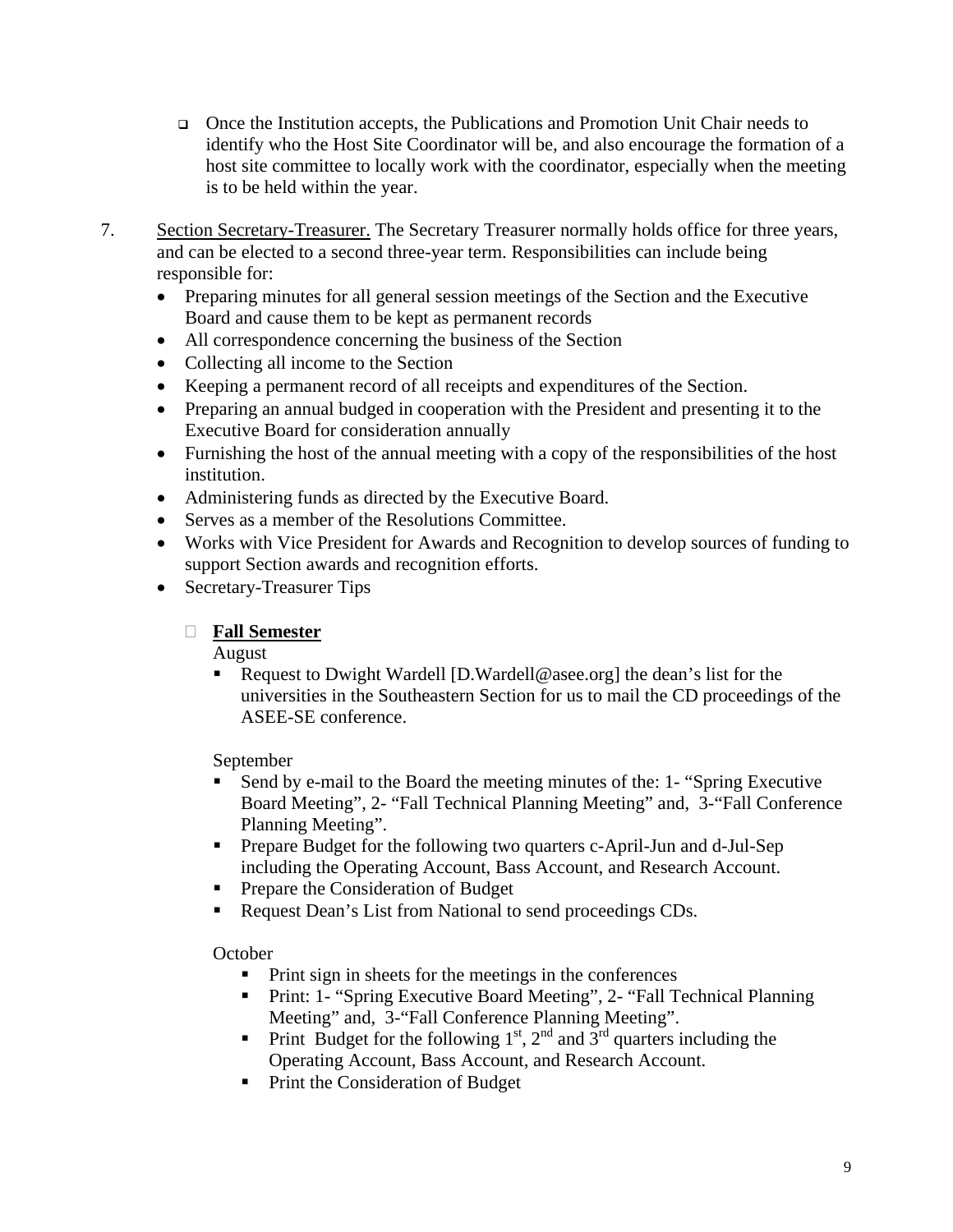November (During Fall Meeting)

Technical Program Planning Meeting (Thursday 3:00pm)

- **•** Distribute sign in sheets for the Fall Technical Program Planning Meeting
- Record Fall Technical Planning Meeting
- Distribute meeting minutes for the previous year "Fall Technical Program" Planning Meeting"

Executive Board Meeting (Thursday 7:00pm)

- Distribute sign in sheets for the Fall Executive Board Meeting
- Record Fall Executive Board Meeting
- Distribute meeting minute of the Spring Executive Board Meeting.
- **Provide an Update on the Budget (a-Oct-Dec, b-Jan-Mar, c-April-Jun, d-Jul-**Sep)
- **Present the Consideration of Budget**

Conference Planning Meeting (Friday 9:00 am)

- Distribute sign in sheets for the Fall Technical Planning Meeting
- Record Fall Technical Planning Meeting
- Distribute meeting minutes for the previous year and "Fall Conference" Planning Meeting"
- Record Fall Conference Planning Meeting

### **Spring Semester**

February

- **Prepare Budget for the quarter of a-Oct-Dec including the of the Operating** Account, Bass Account, Research Account
- Send by e-mail to the Board the meeting minutes of the "Fall Executive Board Meeting"

March

- **Print sign in sheets for the meetings in the conferences**
- Print officer information sheet
- **Print Secretary-Treasure and President sign sheet**
- Print meeting minute of the Fall Executive Board Meeting
- Print Budget for the quarter of a-Oct-Dec including the of the Operating Account, Bass Account, Research Account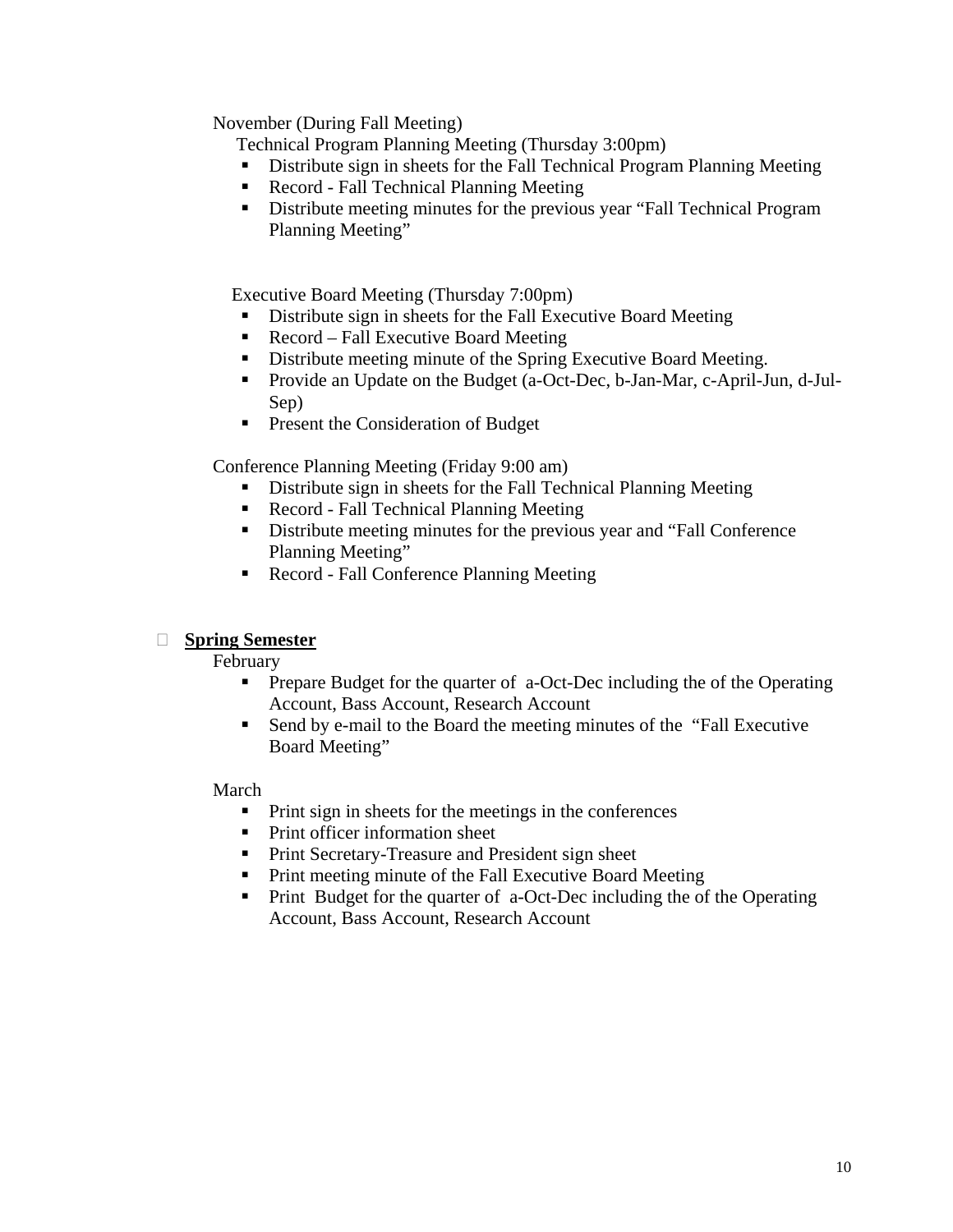## April (During Conference)

Executive Board Meeting (Sunday)

- Distribute sign in sheets for the Spring Executive Board Meeting
- Distribute meeting minute of the Fall Executive Board Meeting.
- Record Spring Executive Board Meeting (Pre-Conference)

Breakfast Meeting (Monday and Tuesday)

- Distribute officer information sheet
- Collect officer information sheet

Business Luncheon Meeting (Tuesday Lunch)

- **Summarize the Previous Year Business Luncheon Meeting (Awards)**
- **Summarize the Previous Year Business Luncheon Meeting (Awards)**
- Collect signatures of the Secretary-Treasure and President in sign sheet

### May

- Prepare and send Disbursements (Awards)
- Send signatures of the Secretary-Treasure and President in sign sheet to ASEE National
- Send list of new officer to newsletter editor

## *Duties of Appointed Officers*

- 8. Section Campus Representative Coordinator. The Section Campus Representative Coordinator shall be appointed by the Executive Board and shall report to the President. The Campus Representative Coordinator serves as an ex officio member of the Executive Board. Duties include coordinating the activities of all campus representatives and representing the Section in this regard at national meetings.
- 9. Conference Host-Site Coordinator. The Conference Host-Site coordinator shall be appointed by the host institution and be responsible for attending all Executive Board meetings delineated below, as well as:
	- Seeking the availability of hotel and conference alternative facilities to report to the Executive Board at Fall Planning Meeting one year and a half prior to holding conference. Board will make recommendations to Host-Site Coordinator so that coordinator can better focus planning efforts between Fall planning meeting and following Spring Executive Board Meeting.
	- Working with the Section President Elect to develop the Annual Meeting Call for Papers.
	- Reporting to Executive Board at its Spring Meeting on arrangements and conference facility arrangements that will be used for next year's conference.
	- Providing the Call for next year and preliminary conference information to the Vice President for Programs for dissemination at the Spring Annual Meeting.
	- Finalizing hotel and conference facility arrangements and developing a conference budget in concert with the Section Vice President for Programs including any peripheral activities such as field trips, spouses programs, dinner speakers, and other non-technical aspects of the conference. Furthermore, making arrangements for preparing the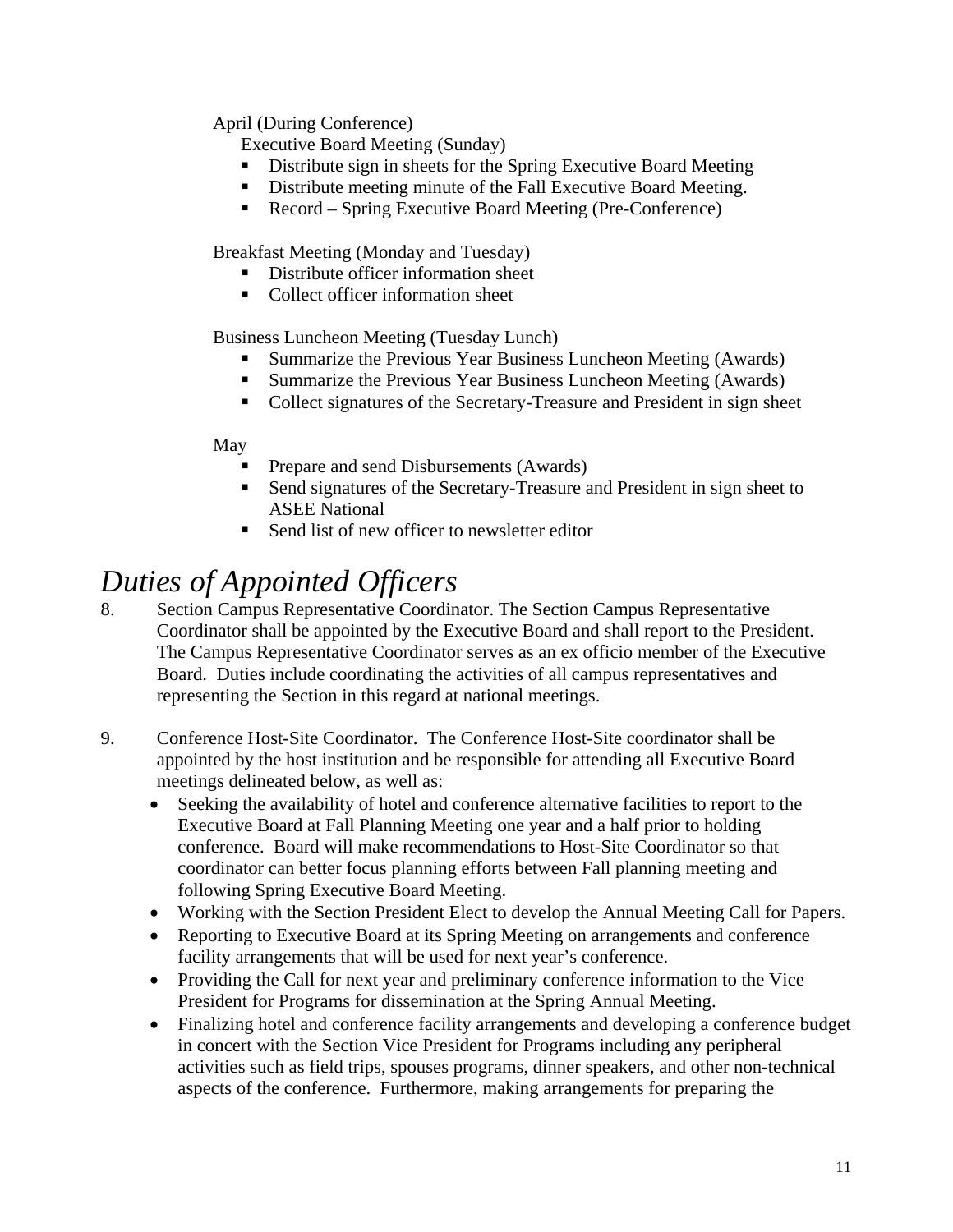Conference program and Book of Abstracts that reflects activities planned by the host institution as well as the technical program provided by the Vice Chair of the Programs Unit.

- Reporting to Executive Board at its Fall Planning Meeting hotel and conference arrangements along with a proposed budget. Bring portable computer to meeting in spreadsheet format where various scenarios can be analyzed by Executive Board when considering budget approval.
- Creating a registration form for dissemination which reflects the Conference registration fee set by the Executive Board.
- Providing the Section Newsletter editor and Website coordinator a copy the conference registration information that can be mailed as part of the winter edition of the Section newsletter.
- *Conference Host Site Coordinator Tips* 
	- Seek the support of your Dean to help secure financial support and physical support for meeting spaces, etc.
	- Involve others at your institution by forming a host site conference committee.
	- Gather initial information on various alternative facilities available that can be shared with the Section Executive Board at its Fall Planning Meeting one and one-half years before hosting the conference. This will allow for some feedback and guidance prior to the host institution committing to a particular facility. In the past, some of the most memorable and economical conferences have been held using host institution's classrooms and other support facilities.
	- $\Box$  Divide various tasks to small subcommittees that are committed to follow through during the conference. (e.g. a *Book of Abstracts and Conference Program* committee to ensure this host site produced document is created, printed, and delivered in time for conference participants to obtain; an AV subcommittee that is responsible for procuring, setting up, and monitoring computers and projects that might have been borrowed from the institution for the conference; a transportation subcommittee that is responsible for coordinating the procurement of shuttle vehicles and their operation to move conference attendees from their hotel to campus or other scheduled events; a food and refreshment subcommittee to coordinate and food service requirements as well as ensure meeting spaces are available and set up for the various division meetings traditionally scheduled for breakfast on Monday and Tuesday of the annual conference…)
	- Seek outside financial support through grant requests, alumni support, or industrial support. (Consider offering those who make financial contributions space in the *Book of Abstracts and Conference Program* to list their name or show their logo. One approach might be for those who contribute \$500, give them a full page acknowledgement, \$250 a half page, etc.) These funds are helpful in offsetting the costs of the Sunday night reception, planned entertainment, and even conference handouts or keep-sakes such as notepads, pens, carrying bags, etc.
	- $\Box$  Provide participants and guests name tags.
	- $\Box$  Make sure a conference registration table is available, and staff with sufficient personnel to process incoming conference participants.
	- □ Register all attendees, collect fees, and issue receipts for money received.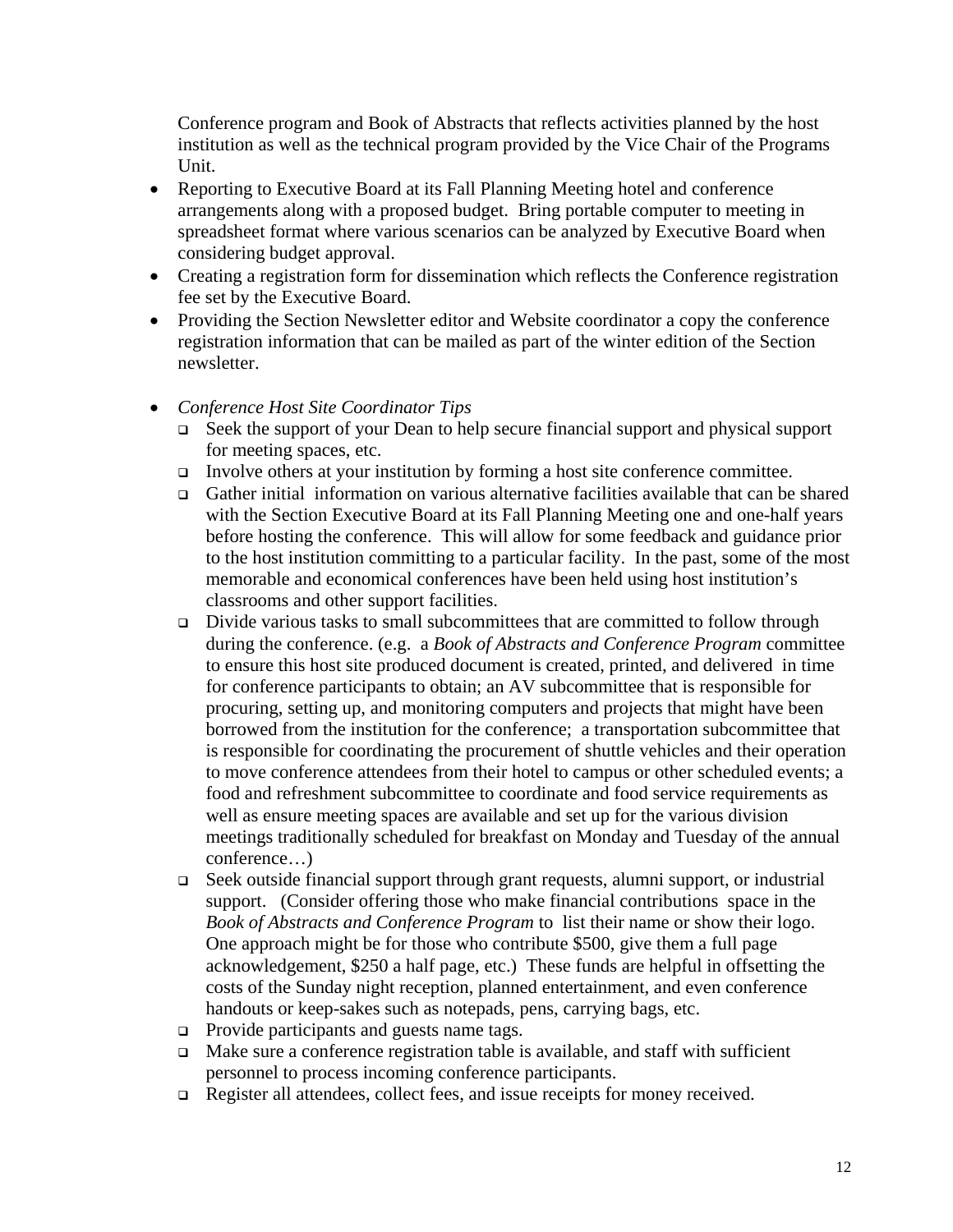- $\Box$  Make sure provisions for eating breakfast include tables where Divisions can hold their annual meeting and elections. Provide large place-cards prominently displayed in the breakfast area as follows:
	- 1. Administrative, Instructional, and Research Division for meetings held during breakfast on Monday, as well as the Programs Unit meeting.
	- 2. Bioengineering, Civil Engineering, Engineering Graphics, Engineering Technology, and Industrial Engineering Divisions grouped in one section of the breakfast area. Chemical Engineering, Computer Engineering, Electrical Engineering, Mechanical Engineering, and Software Engineering Divisions grouped in another section of the breakfast area on Tuesday morning for their Division and Unit annual meetings.
- Make sure the site prepared *Book of Abstracts and Conference Program* is available for distribution at the Conference as part of the registration process.
- After conference is over and all financial obligations are satisfied, send any remaining funds to the Section's treasury.
- 10. Publications and Promotion Committee Members. At large members of the Publications and Promotion Committee shall be appointed by the Executive Board and report to the Vice President for Publications and Promotion.
- 11. Workshop/Seminar Coordinator. The Workshop/Seminar Coordinator is appointed by the President is a member of the Programs Committee. This coordinator is responsible for coordinating any workshops or seminars in conjunction with the host institution when being held as part of the Annual Conference.

## *Duties of Standing Committees*

- 12. Nominating Committee. The Nominating Committee of the Section shall consist of the Immediate Past President as Chair, the two proceeding Past Presidents, and a fourth member appointed by the President from the Executive Board. Nominating Committee duties include seeking, evaluating, and nominating a candidate for each of the following Section officer positions: (a) President Elect, and (b) Secretary-Treasurer.
- 13. Programs Committee. The Programs Committee consists of the Section Vice President for Programs as Chair and four additional members. These members include the Vice Chair from the Programs Unit, the Secretary of the Programs Unit who is the Advertising Coordinator, the Annual Meeting Host-Site Coordinator, and the Workshop/Seminar Coordinator. The Programs Committee is responsible for the conduct of the annual meeting including promotion, budget, entertainment, conference workshops, technical program, and procurement of the keynote speaker.
	- The Vice Chair of the Programs Unit is the Technical Program Coordinator and is responsible for the coordinator of the conference program including workshops, keynote speaker, technical sessions, and review of papers, panel discussions and all other aspects of the technical program.
		- *Vice Chair of Programs Tips* 
			- Receive submitted Abstracts in response to the Conference Call for Papers and classify as to the targeted Division of interest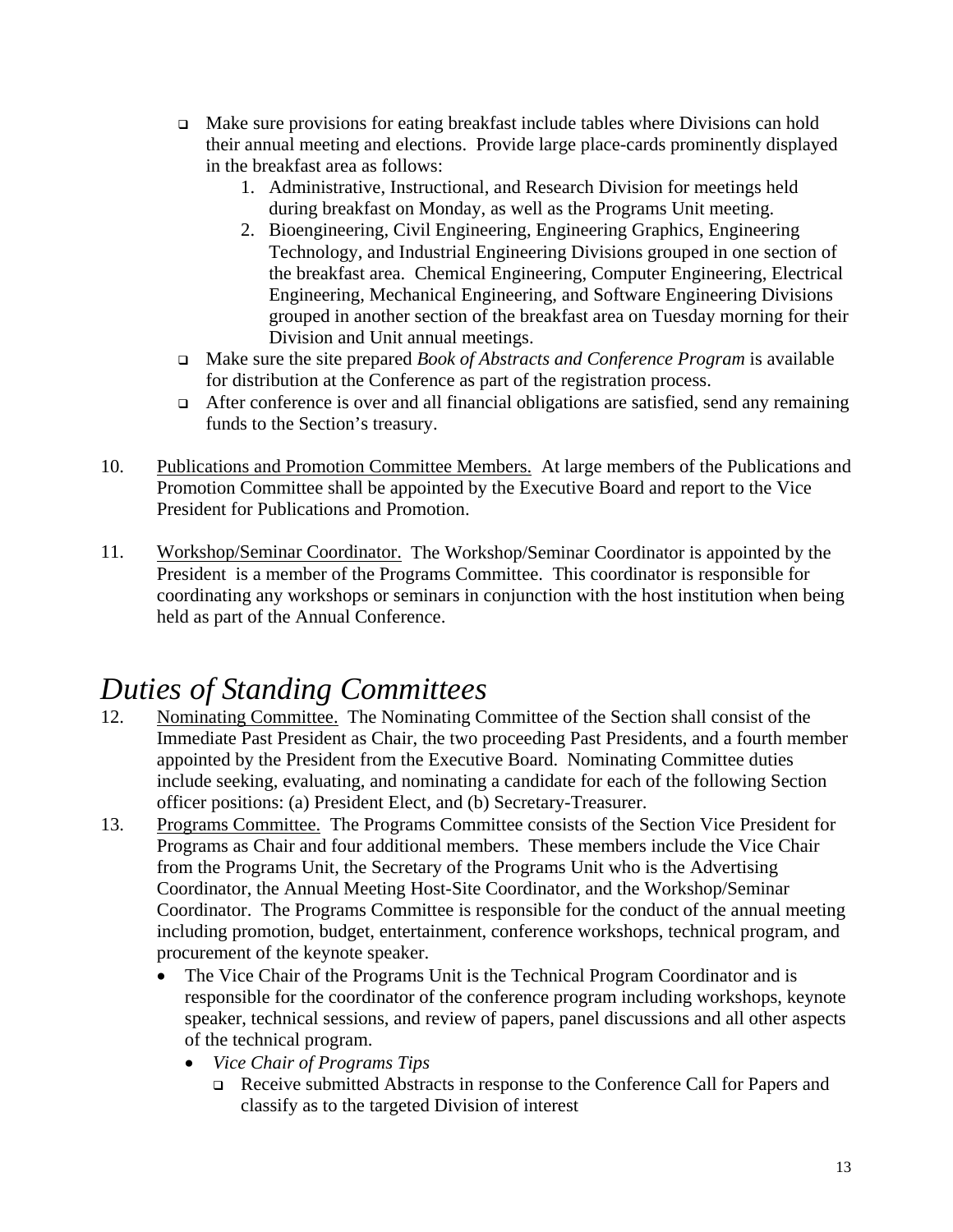- Record Abstract information (a spreadsheet seems to work well) including Author(s), Institution, Title, Division Assigned, and control numbers to create a master database.
- Forward logged Abstract to Division Chair to coordinate review.
- Coordinate Division Chair review outcomes to insure master database is current (e.g. abstract is accepted or rejected).
- $\Box$  Create a draft technical program that is coordinated with the host institution, and present it to the executive board at the Fall planning meeting.
- Receive submitted papers and forward to Division Chairs for peer review
- Coordinate Division Chair review outcomes to insure master database is current, and the Proceedings Editor is informed of each paper's status
- Create final technical program, and submit to Host Site Coordinator for use in publishing the *Book of Extended Abstracts and Conference Program.*
- The Secretary of the Programs Unit is the Advertising Coordinator and shall be responsible for disseminating the Call for papers as provided by the President Elect and general announcement of the conference. Further, the Advertising Coordinator shall promote the conference in appropriate publications through member institutions.
- The Programs Committee is also responsible for coordinating any workshops and seminars, as approved by the Executive Board, held at times other than the annual meeting.
- 14. Resolutions Committee. The Committee on Resolutions of the Section shall consist of the President Elect as Chair, and three additional members including the Secretary-Treasurer, the Immediate Past President, and the Vice Chair of the Programs Unit.
- 15. Awards Committee. The Awards Committee shall be chaired by the Vice President for Awards and Recognition, and shall include the Vice Chair and Secretary of the Awards and Recognition Unit, the Secretary of the Publications and Promotion Unit, and Chairs of the Instructional and Research Divisions, as well as the Campus Reps Coordinator. The Awards Committee is responsible to form individual selection committees and coordinate individual Award reviews. Selection committees shall consist of representatives from different institutions. Selection committees shall verify that Awardees meet stipulated requirements, and will attend the annual meeting, if a requirement. Currently the Section's Awards include the following and are more fully described in Appendix  $K$ :
	- ASEE SE Section New Faculty Research Award and Runner-Up
	- ASEE SE Section Outstanding Teaching Award
	- ASEE SE Section Outstanding Mid-Career Teaching Award
	- ASEE SE Section New Teacher Award
	- Thomas C Evans Instructional Paper Award
	- Tony Tilmans Service Award
	- ASEE SE Section Outstanding Campus Representative—handled by the Section Campus Rep Coordinator
- 16. Publications and Promotion Committee. The Publications and Promotion Committee shall be chaired by the Vice President for Publications and Promotion, and include the Vice Chair and Secretary of the Publications and Promotion Unit, the Proceedings Editor, the Newsletter Editor, the Transactions Journal Editor, and the Website Coordinator, and the Section Campus Representative Coordinator.

The Publications and Promotion Committee is responsible for: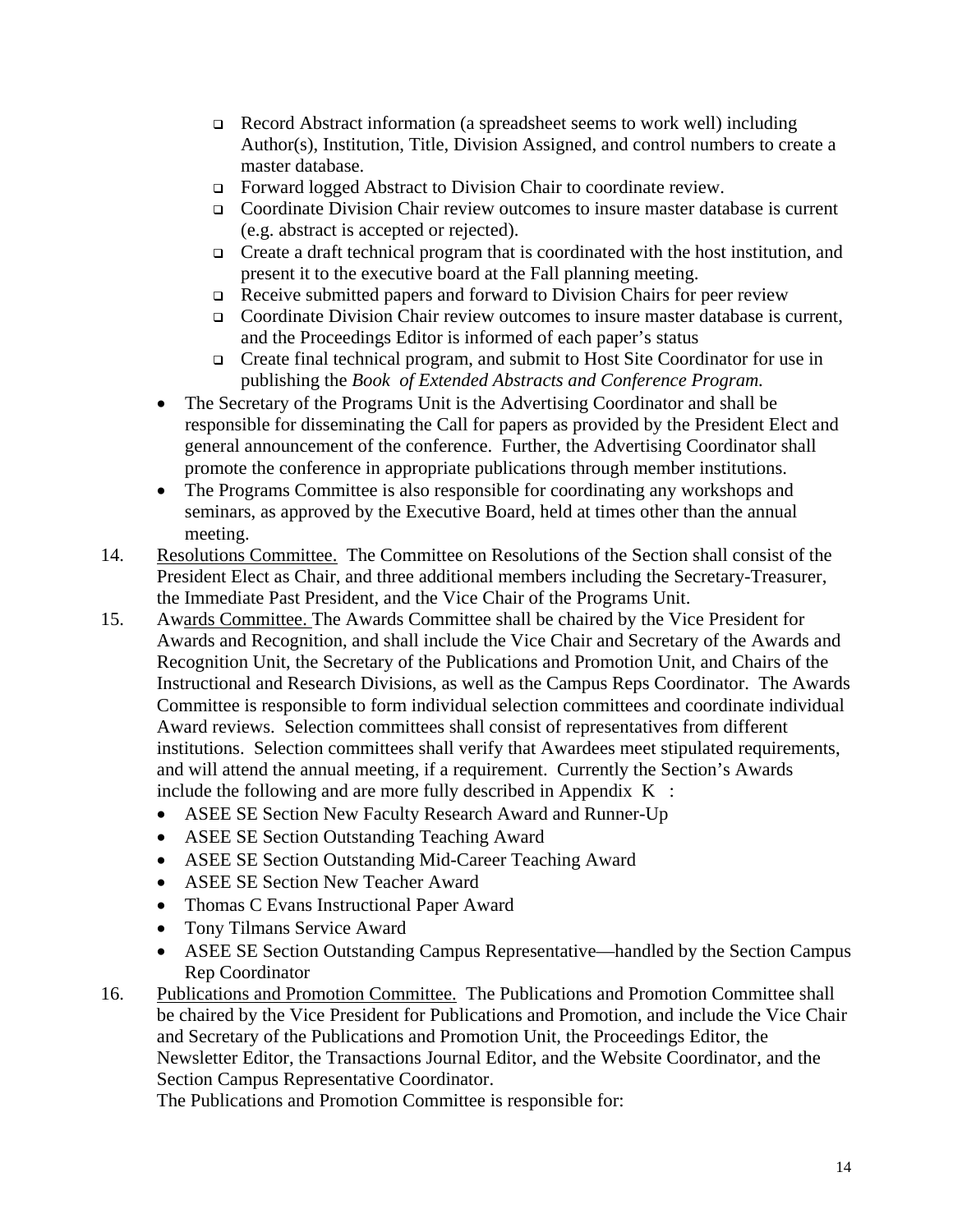- Promoting the interests of the Section to the membership, to member institutions, to the public, and to the profession.
- Promoting the annual meeting using appropriate publicity and through member institutions.
- Exploring and formulating recommended Section positions on issues pertaining to engineering and engineering technology
- Evaluating potential meeting sites for future conferences by considering the geography of the Section
- Seek new host sites approved by the Executive Board for future conference while trying to include all member institutions.
- A. Proceedings Editor. The Proceedings Editor shall be responsible for publication of the proceedings of the annual conference in electronic or printed from as determine by the Executive Board. Included in the responsibility are preparation and update of templates for authors to use when preparing manuscripts for the conference.
- B. Newsletter Editor. The Newsletter Editor shall be responsible for preparation, publication, and dissemination of the newsletters of the Section. The frequency of publication shall be approved by the Executive Board and is dependent upon available funds.
- C. Transactions Journal Editor. The Transaction Journal Editor shall be responsible for publication of the Transactions Journal of the Southeastern Section. Included in the responsibilities for the journal are coordinator of the editorial review board, solicitation of papers for the journal, review of submitted papers, and maintenance of high editorial standards for the journal.
- D. Website Coordinator. The Website Coordinator shall be responsible for the content of the section website and shall work closely with a designated individual at the website host institution for implementation, update, and maintenance of the web site.

## *Unit Organizations*

Note: The Constitution provides for the Executive Board to review the Divisions assigned to each Unit on a five year basis, and to make reassignments as necessary where Unit membership remains relatively balanced.

*{Historical note: Prior to April 1961 the SE Section was organized into three divisions, Administrative, Instructional, and Research. A Constitution and Bylaws amendment re-designated these divisions into the Administrative Unit, Instructional Unit, and Research Unit. Special interest groups were also formed called Divisions. In the Spring of 2003 by amendment, the term "Unit" was eliminated, and replaced with Division}.* 

- 17. Programs Unit. The Programs Unit consists of the following special interest Divisions: Instructional, Administrative, and Research. Annually a Chair, Vice Chair, and Secretary will be elected from the Divisions within the Unit. Unit officers must have previously served as Chair of a Division.
	- The Chair of the Programs Unit serves as Section Vice President and is Chair of the Programs Committee.
	- The Vice Chair of the Programs Unit serves as Technical Program Chair for the Annual Conference and is responsible for the coordination of the conference program including workshops, keynote speaker, technical sessions, and review of papers, panel discussion,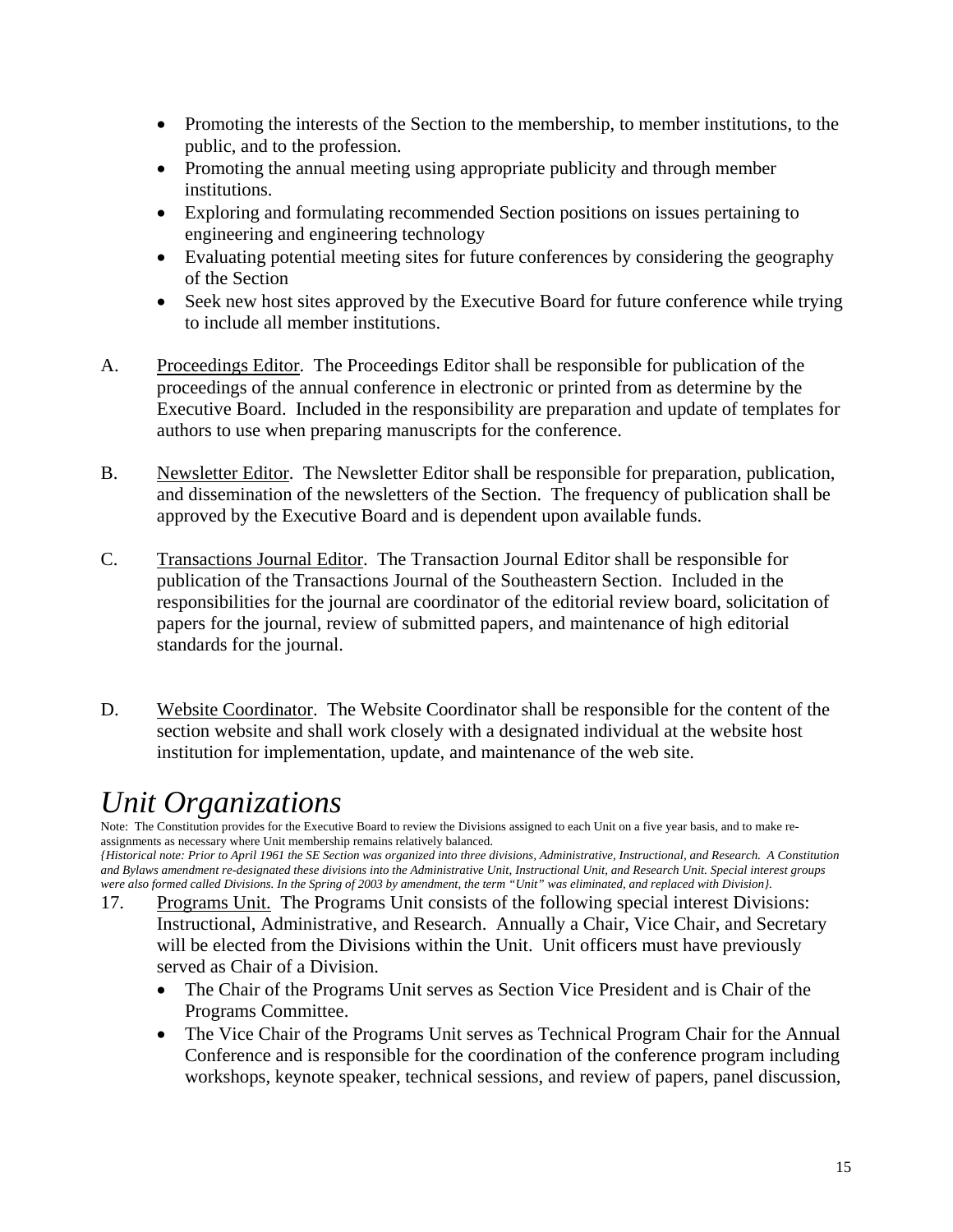and all other aspects of the technical program. The Vice Chair of the Program Unit is also a member of the Resolutions Committee.

- The Secretary of the Programs Unit is the Advertising Coordinator and shall be responsible for disseminating the Call for Papers as provided by the President Elect and the general announcement of the conference. Further, the Advertising coordinator shall promote the conference in appropriate publications and through member institutions.
- 18. Awards and Recognition Unit. The Awards and Recognition Unit consists of the following professional-interest Divisions: Civil Engineering, Engineering Technology, and Engineering Graphics. Annually a Chair, Vice Chair, and Secretary will be elected from the Divisions within the Unit. Unit officers must have previously served as Chair of a Division
- 19. Publications and Promotion Unit. The Publications and Promotion Unit consists of the following professional-interest Divisions: Mechanical Engineering, Electrical Engineering, Computer Engineering, and Software Engineering. Annually a Chair, Vice Chair, and Secretary will be elected from the Divisions within the Unit. Unit officers must have previously served as Chair of a Division

## *Division Organizations*

Each division will elect annually a Chair, Vice Chair, and Secretary. Duties of the Division Officer are as follows:

- The Chair is responsible for holding the Division's annual meeting, attending and representing the Division at the Conference Planning Meeting traditionally held in November, organizing peer reviewers for conference papers submitted as part of the Division, and participating in peer reviews. The Chair is also responsible for communicating with colleagues associated with the Division, to promote the Call for Papers and the conference as well as Section participation.
- The Vice Chair fills in if the Chair is unable to hold the Division's annual meeting or attend the Conference Planning Meeting traditionally held in November. The Vice Chair also assists the Division Chair in peer review of submitted conference papers, as well as promoting the conference and Section's activities. Normally the Vice Chair ascends to the Chair's position.
- The Secretary is responsible for keeping minutes for the Division's annual meeting, and submitting the minutes to the Section's Secretary Treasurer. In addition, each Secretary is responsible for making sure that the elected officers for the Division are recorded for the Section's Secretary Treasurer along with their personal contact information (e.g. postal address, telephone number, fax, and E-mail address). Normally the Secretary of the Division ascends to the Vice Chair's position.

## *Conference Planning Guidelines*

- Annual meeting sites shall be scheduled on a 5 year basis to reflect the geography of the Section as coordinated by the Section Vice President for Publications and Promotion and the Publications and Promotion Committee.
- All section members are to be sent notification and invitations prior to each annual meeting of the Section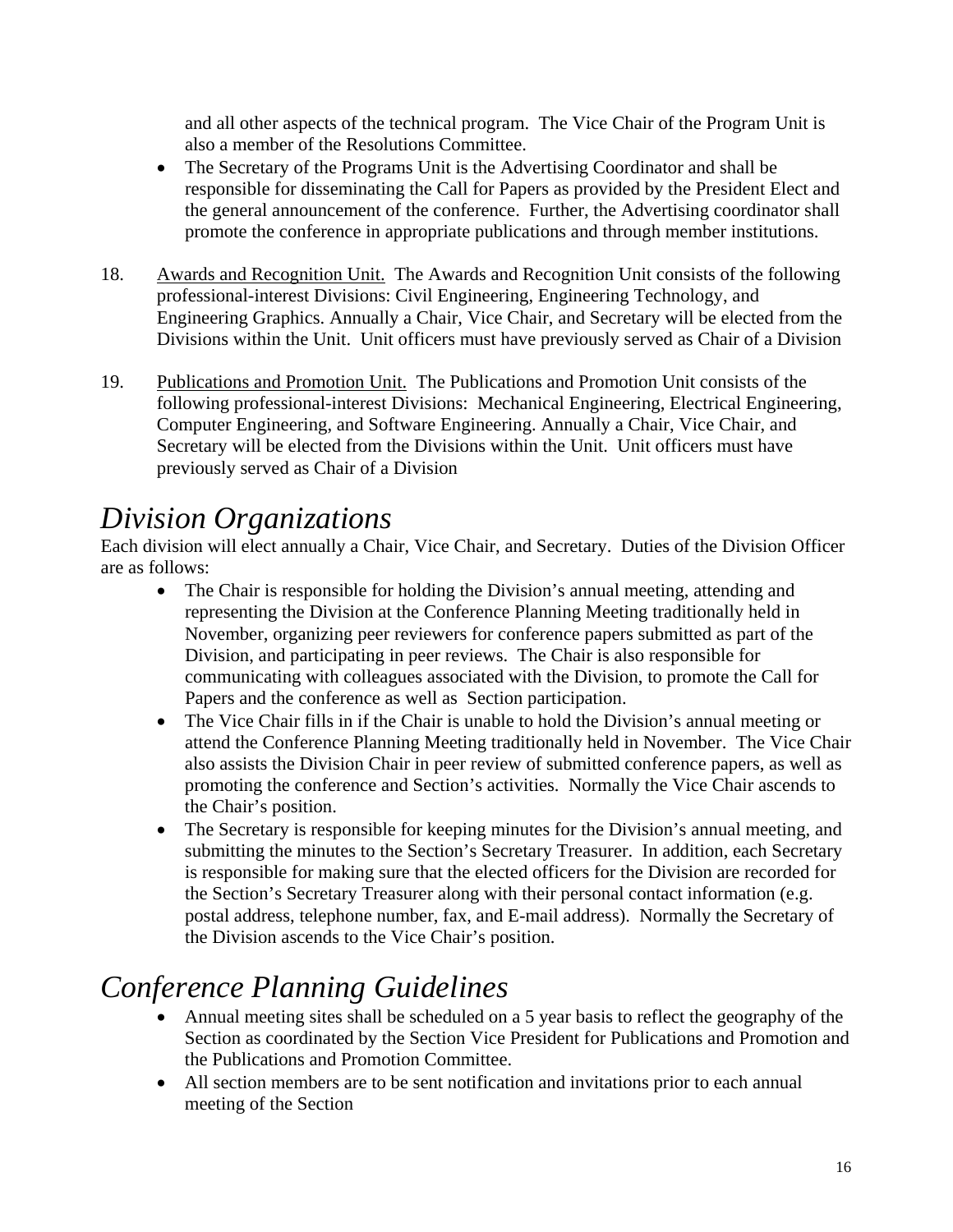- Each conference host site will be invited to send representatives to conference planning meetings one and one-half years in advance where they can become familiar with the Section's requirements and better serve the membership when planning their activities the following year. These representatives will be invited by the Section President.
- Each conference host site must appoint a Host-Site Coordinator from their institution who will meet with the Executive Board during planning session, and act as liaison between the Section and the host institution.
- Each Host-Site Coordinator shall comment on the responsibilities and pass them on through the Secretary Treasurer of the Section to the Host Site Coordinators for future meetings.
- In general, if funds are available in the treasury, the Section pays for the following in connection with each meeting: printing of postal cards, spouses programs, car signs, and complimentary tickets for keynote speakers for the luncheon and/or the banquet on the day they speak.
- A registration fee may be charged for a meeting of the Section
- The host site must submit a budget for approval to the President of the Section before any expenditures are made.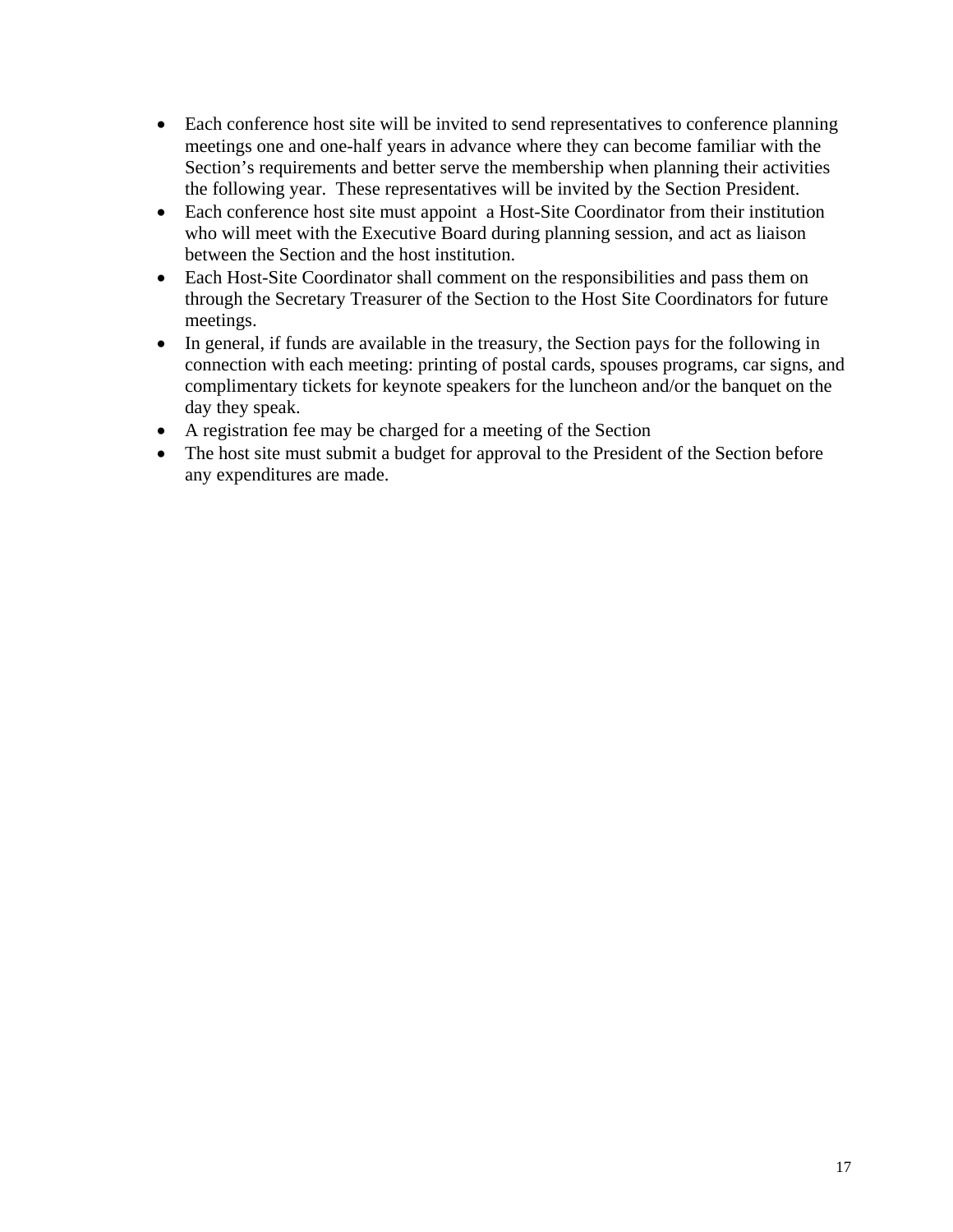## **Appendix A Example Executive Board Meeting Agenda**

## **ASEE Southeastern Section Executive Board Meeting**

Date Location Time

| 1.  | Welcome and Introductions                      | President                           |
|-----|------------------------------------------------|-------------------------------------|
| 2.  | Tribute to any colleagues who have passed away | President                           |
| 3.  | Approval of previous Board Meeting Minutes     | <b>Secretary Treasurer</b>          |
| 4.  | Treasurer's Report                             | <b>Secretary Treasurer</b>          |
| 5.  | Host Committee's Report on Conference/Budget   | <b>Host Site Coordinator</b>        |
| 6.  | <b>Technical Program Committee Report</b>      | Vice Chair of Programs Unit         |
| 7.  | <b>Section Awards Report</b>                   | Vice President for Awards and       |
|     |                                                | Recognition                         |
| 8.  | <b>Future Meeting Sites</b>                    | Vice President for Publications and |
|     |                                                | Promotion                           |
| 9.  | <b>Status of Conference Proceedings</b>        | Proceedings Editor                  |
| 10. | Campus Reps Report                             | Campus Rep Coordinator              |
| 11. | Newsletter Editor Report                       | Newsletter Editor                   |
| 12. | <b>Website Coordinator Report</b>              | <b>Website Coordinator</b>          |
| 13  | <b>Nominating Committee Report</b>             | <b>Immediate Past President</b>     |
| 14  | Zone II Chair Report                           | Zone II Chair                       |
| 15  | Old business                                   |                                     |
| 16  | New business                                   |                                     |

17 Adjourn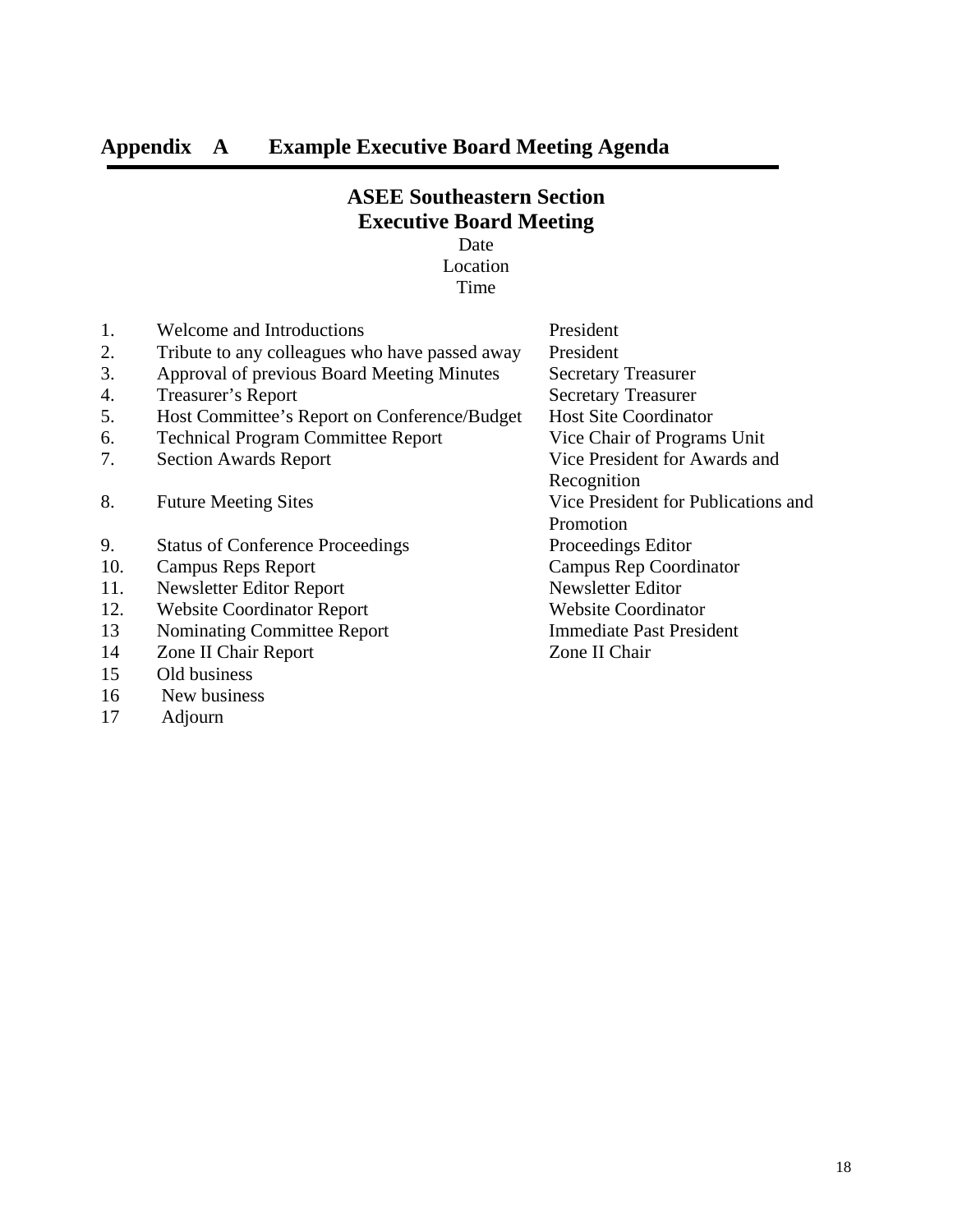## **ASEE Southeastern Section Technical Program Planning Meeting**

Date Location

Time

| 1.       | Welcome and Introductions                             | President                       |  |  |  |
|----------|-------------------------------------------------------|---------------------------------|--|--|--|
| 2.       | Housekeeping items                                    | President                       |  |  |  |
|          | Where dinner is to be served<br>$\bullet$             |                                 |  |  |  |
|          | Breakfast in the morning<br>$\bullet$                 |                                 |  |  |  |
|          | Lunch at local restaurant provided by section<br>٠    |                                 |  |  |  |
|          | Check out time<br>$\bullet$                           |                                 |  |  |  |
| 3.       | Presentation of information pertaining to abstracts   | President/Vice Chair of Program |  |  |  |
|          |                                                       | Unit                            |  |  |  |
|          | History of numbers of abstracts arriving<br>$\bullet$ |                                 |  |  |  |
|          | Extensions to the Call for Papers<br>٠                | Vice Chair Program Unit         |  |  |  |
|          | Summary of Papers by Division<br>٠                    | Vice Chair Program Unit         |  |  |  |
| 4.       | Proposed Technical Program by sessions                | Vice Chair Program Unit         |  |  |  |
| 5.       | Proposed Workshops/Seminars for Sunday afternoon      | Chair Program Unit              |  |  |  |
| 6.       | Paper review process                                  | Vice Chair Program Unit         |  |  |  |
| 7.       | Comments from the Conference Proceedings Coordinator  |                                 |  |  |  |
| 8.       | Other business                                        |                                 |  |  |  |
| $\Omega$ | $\lambda$ 1, $\lambda$ - $\lambda$                    |                                 |  |  |  |

9. Adjourn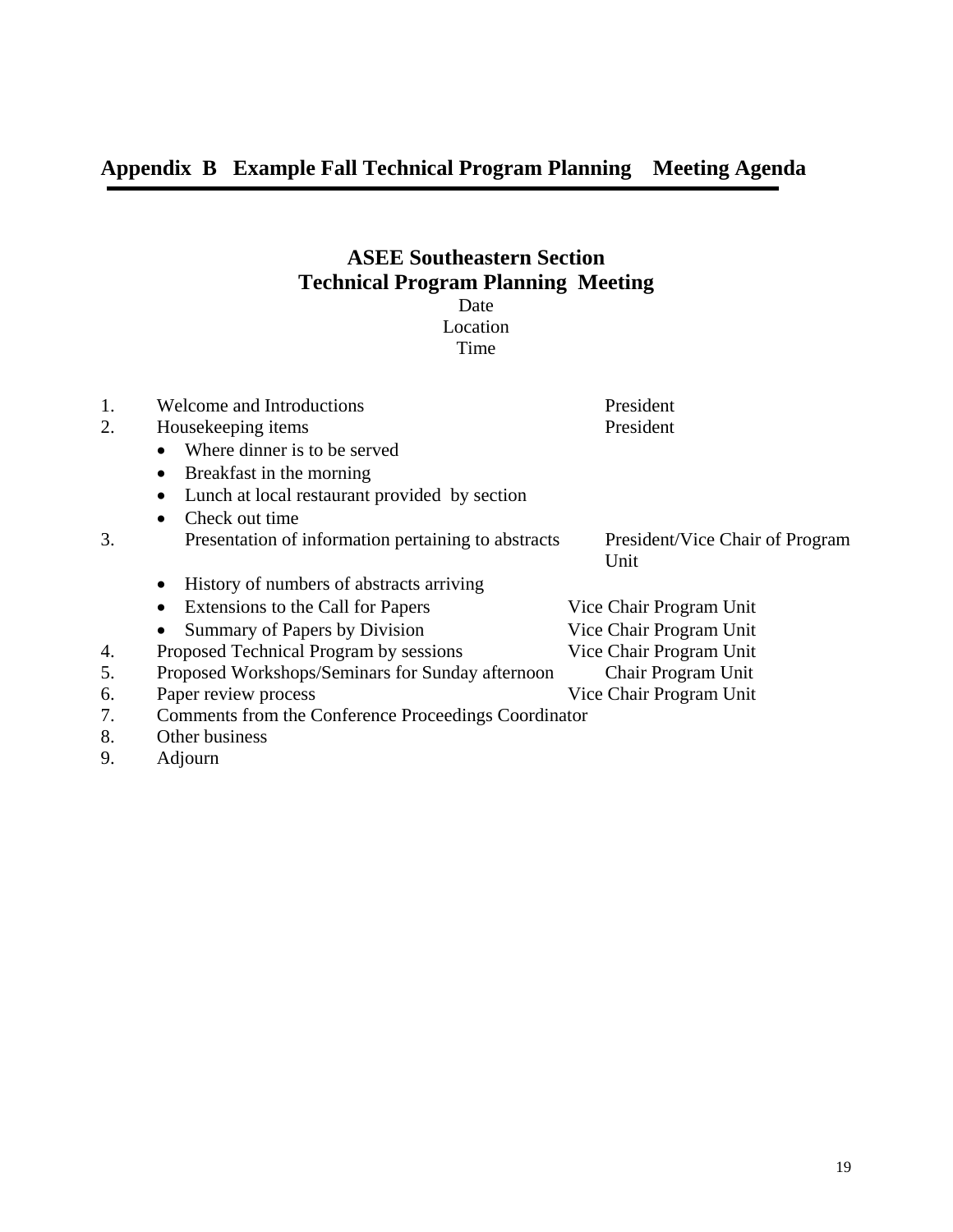## **Appendix C Example Conference Planning Meeting Agenda**

### **ASEE Southeastern Section Conference Planning Meeting**  Date Location

## Time

- 1. Welcome and Introductions<br>
2. Conference hotel information discussed VP Programs/Host Site C
- 2. Conference hotel information discussed VP Programs/Host Site Coord
- 3. Conference site accommodations discussed VP Programs/Host Site Coord
	- Break out rooms
	- AV equipment availability and backup
	- Meals
	- Workshop accommodations
	- Field trips
	- Spouses program
	- Host committee for conference scheduled two years hence is encouraged to have Call for Papers prepared to hand out at next year's conference.
- 4. Other business President

5. Adjourn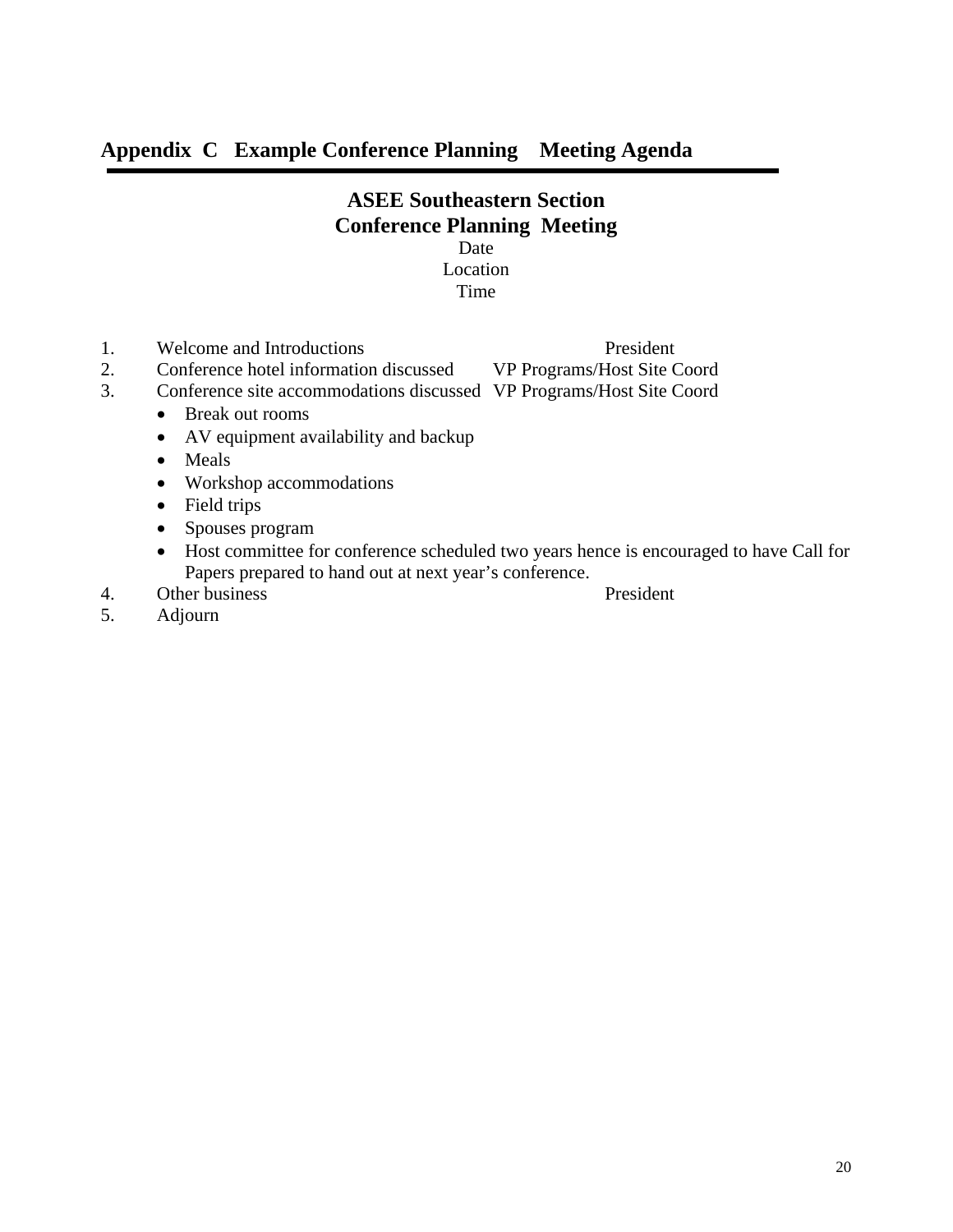## **Appendix D Example Annual Meeting Agenda**

## **ASEE Southeastern Section Annual Meeting**

Date Location Time

| 1.  | Call to order                                                                 | President                       |
|-----|-------------------------------------------------------------------------------|---------------------------------|
| 2.  | Moment of silence for any colleagues who have passed away                     | President                       |
| 3.  | Approval of Minutes from Previous Annual Meeting                              | <b>Secretary Treasurer</b>      |
| 4.  | Nominating Committee Report for Election of Officers Immediate Past President |                                 |
| 5.  | Nominations from Floor. Hold Elections                                        | President                       |
| 6.  | Report on next year's conference                                              | <b>Host Site Coordinator</b>    |
| 7.  | Call for Papers for next year's conference                                    | <b>Outgoing President Elect</b> |
| 8.  | Report on future meeting sites                                                | President                       |
| 9,  | <b>Old Business</b>                                                           | President                       |
| 10. | New Business                                                                  | President                       |
| 11. | <b>Section Resolutions</b>                                                    | <b>Outgoing President Elect</b> |
| 12. | Turn meeting over to new President                                            | New President                   |
| 13. | Award plaque to outgoing President                                            | New President                   |
| 13. | Other business                                                                | New President                   |
|     |                                                                               |                                 |

14. Adjourn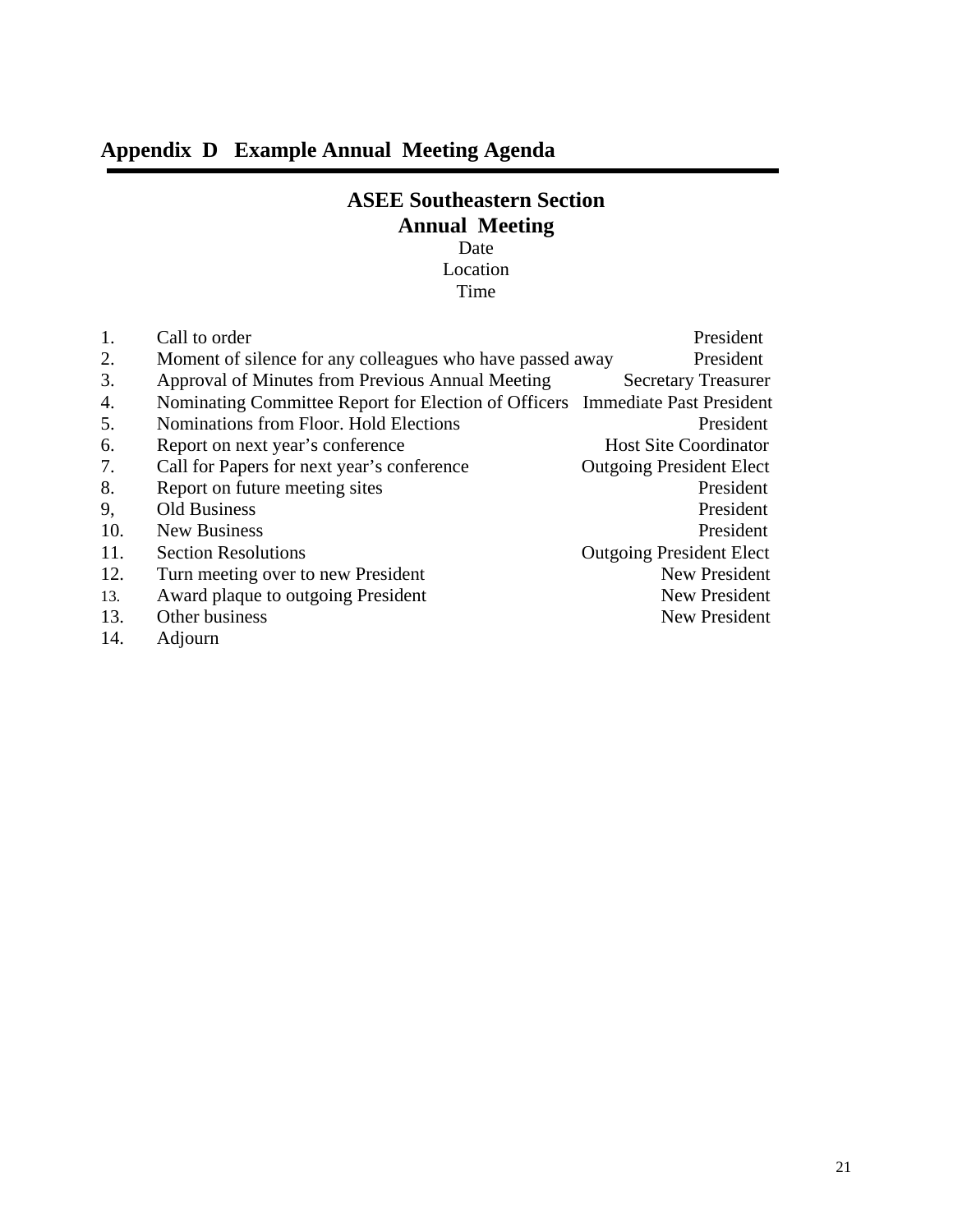## **Appendix E Example Forms for Recording Unit and Division Elections**

| Part A.          | <b>Unit/Division Name:</b> |                    |                   |           |         |        |
|------------------|----------------------------|--------------------|-------------------|-----------|---------|--------|
|                  | Date:                      |                    |                   |           |         |        |
|                  | <b>Location:</b>           |                    |                   |           |         |        |
|                  | Newly elected officers:    |                    |                   |           |         |        |
| Unit/Div:        | <b>Name</b>                | <b>Institution</b> | <b>Postal Add</b> | Phone No. | Fax No. | E-mail |
| <b>Chair</b>     |                            |                    |                   |           |         |        |
|                  |                            |                    |                   |           |         |        |
| <b>Vice</b>      |                            |                    |                   |           |         |        |
| <b>Chair</b>     |                            |                    |                   |           |         |        |
| <b>Secretary</b> |                            |                    |                   |           |         |        |
|                  |                            |                    |                   |           |         |        |

**Minutes of Unit/Division Annual Meeting:** 

Respectfully Submitted:

*Unit/Division Outgoing Secretary* 

**Note: Outgoing Secretary is responsible for submitting Parts A and B to the Section Secretary Treasurer immediately following this meeting.**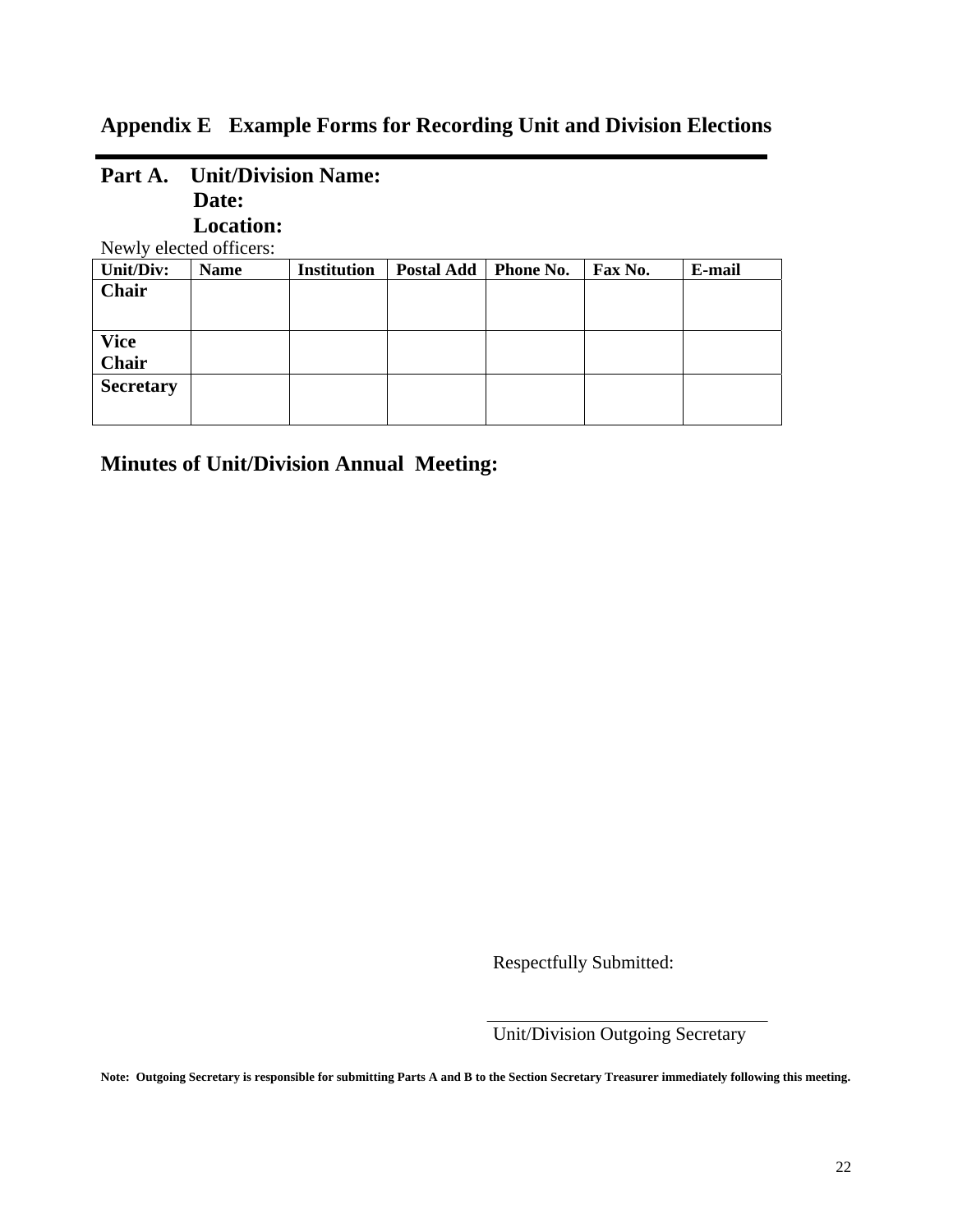| $\mathbf{u} \mathbf{u} \mathbf{v}$<br>CHRIDIVISION ARREHUMHEE ROSTEI |                    |        |                               |  |
|----------------------------------------------------------------------|--------------------|--------|-------------------------------|--|
| <b>Name</b>                                                          | <b>Institution</b> | E-mail | $\bf Members$<br><b>Check</b> |  |
|                                                                      |                    |        |                               |  |
|                                                                      |                    |        |                               |  |
|                                                                      |                    |        |                               |  |
|                                                                      |                    |        |                               |  |
|                                                                      |                    |        |                               |  |
|                                                                      |                    |        |                               |  |
|                                                                      |                    |        |                               |  |
|                                                                      |                    |        |                               |  |
|                                                                      |                    |        |                               |  |
|                                                                      |                    |        |                               |  |
|                                                                      |                    |        |                               |  |
|                                                                      |                    |        |                               |  |
|                                                                      |                    |        |                               |  |
|                                                                      |                    |        |                               |  |
|                                                                      |                    |        |                               |  |
|                                                                      |                    |        |                               |  |
|                                                                      |                    |        |                               |  |
|                                                                      |                    |        |                               |  |
|                                                                      |                    |        |                               |  |
|                                                                      |                    |        |                               |  |
|                                                                      |                    |        |                               |  |
|                                                                      |                    |        |                               |  |
|                                                                      |                    |        |                               |  |
|                                                                      |                    |        |                               |  |
|                                                                      |                    |        |                               |  |
|                                                                      |                    |        |                               |  |
|                                                                      |                    |        |                               |  |
|                                                                      |                    |        |                               |  |
|                                                                      |                    |        |                               |  |
|                                                                      |                    |        |                               |  |
|                                                                      |                    |        |                               |  |
|                                                                      |                    |        |                               |  |
|                                                                      |                    |        |                               |  |
|                                                                      |                    |        |                               |  |
|                                                                      |                    |        |                               |  |
|                                                                      |                    |        |                               |  |
|                                                                      |                    |        |                               |  |
|                                                                      |                    |        |                               |  |
|                                                                      |                    |        |                               |  |
|                                                                      |                    |        |                               |  |
|                                                                      |                    |        |                               |  |
|                                                                      |                    |        |                               |  |
|                                                                      |                    |        |                               |  |
|                                                                      |                    |        |                               |  |

## **Part B** Unit/Division Attendance Roster New New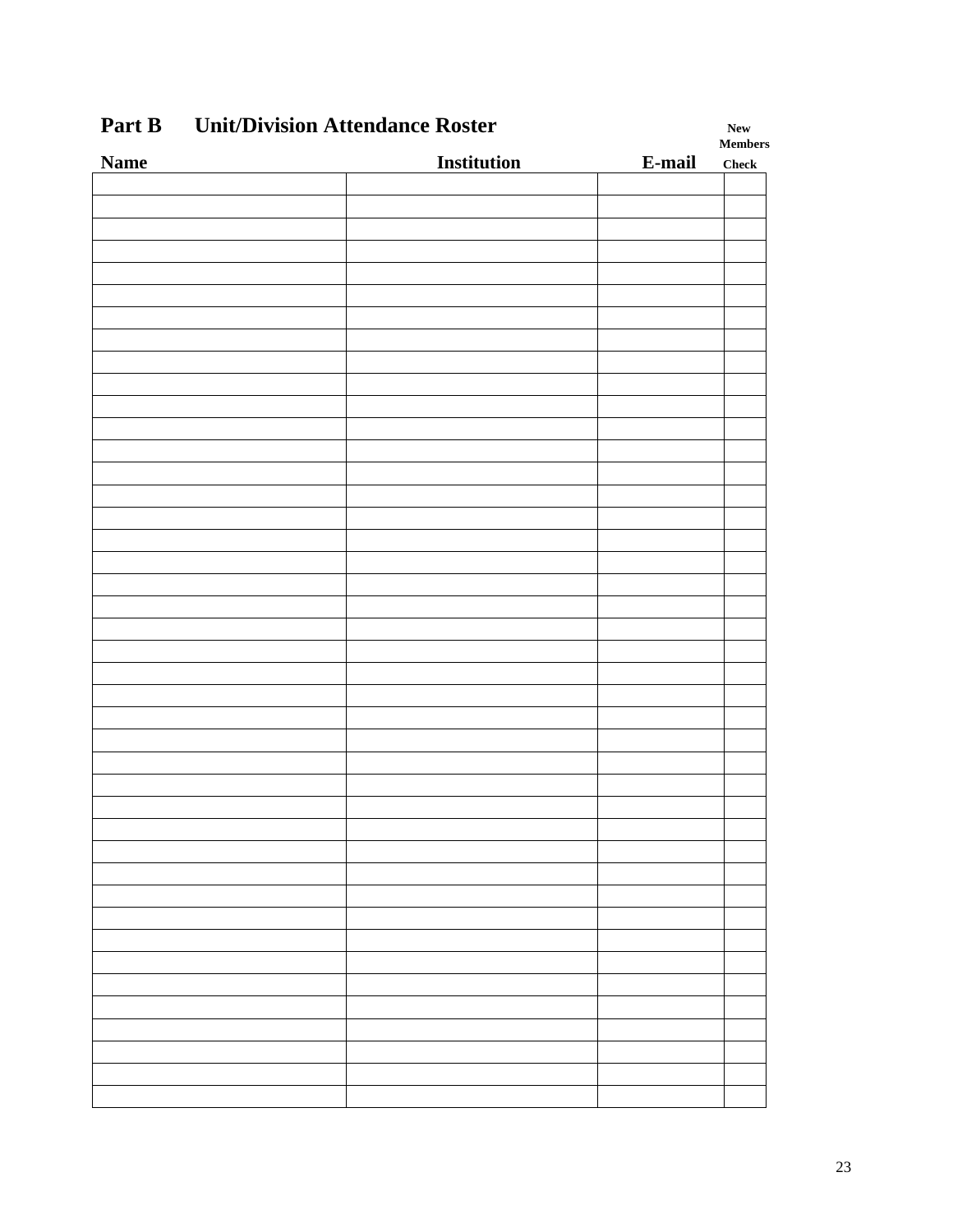#### **Example RESOLUTION on the Death of a Colleague**

 " We regret the untimely death recently of our colleague and friend, Dr. or Dean\_\_\_\_\_\_\_\_ of the University of \_\_\_\_\_\_\_\_\_\_\_\_\_\_\_\_. For many years he attended regularly the meetings of the ASEE SE Section. His wise counsel and always logical viewpoint were valuable and helpful guides in conducting the affairs of this Section. We shall miss him greatly, and sympathy is extended to the family."

#### **Example RESOLUTION for an Annual Meeting**

Whereas the Southeastern Section of the American Society for Engineering Education has been the guest of the University of \_\_\_\_\_\_\_\_\_\_\_\_\_\_\_\_\_\_ at\_\_\_\_\_\_\_\_\_\_\_\_\_\_\_ during its \_\_\_\_ annual meeting, and

Whereas the members of the Section wish to acknowledge with grateful appreciation the efforts of those responsible for the hospitality and outstanding arrangements and have contributed to the success and fellowship of the meeting

#### THEREFORE LET IT BE RESOLVED:

FIRST, that we thank the University of \_\_\_\_\_\_\_\_\_\_\_\_\_\_\_\_\_ at \_\_\_\_\_\_\_\_\_\_\_\_ and its faculty and Administration for the invitation to meet in and for the pleasant and worthwhile experiences which resulted, and

SECOND, that we express our particular appreciation to the host, Dean\_\_\_\_\_\_\_, and to each member of the Host Committee who worked so effectively under the capable leadership of the Host Site Coordinator,  $\frac{1}{1}$ ; in particular (Name various faculty members, etc); and

THIRD, that we thank each of the following for their particular contribution: Dean\_\_\_\_\_and the College of Engineering for the reception and fellowship provided on Sunday evening;

FOURTH, that express our appreciation to \_\_\_\_\_\_\_\_\_\_\_\_\_\_\_\_\_\_\_\_\_\_\_\_ for their delightful entertainment at the Awards Banquet on Monday evening, and

FIFTH, that we thank the Executive Committee of the Southeastern Section and especially \_\_\_\_\_\_\_\_\_ for their part in planning an excellent program, and

SIXTH, that we express our appreciation to \_\_\_\_\_\_\_\_\_\_\_\_\_\_, of the XYZ Corporation, for an outstanding Keynote Address, and

SEVENTH, that we recognize the continued fine efforts of the Proceedings Editor, \_\_\_\_\_\_\_\_\_\_\_\_\_\_\_\_, and

EIGHTH, that we thank \_\_\_\_\_\_\_\_\_\_\_\_\_\_\_\_, \_\_\_\_\_\_\_\_\_\_\_\_\_\_\_\_\_\_, \_\_\_\_\_\_\_\_\_\_\_\_\_\_\_\_\_\_, and \_\_\_\_\_\_\_ for their equipment displays, and other support for the meeting.

BE IT FURTHER RESOLVED, that a copy of these resolutions be included in the minutes of this meeting, and that the Secretary be instructed to transmit copies to all concerned.

Respectfully submitted by the Committee on Resolutions.

Committee Chair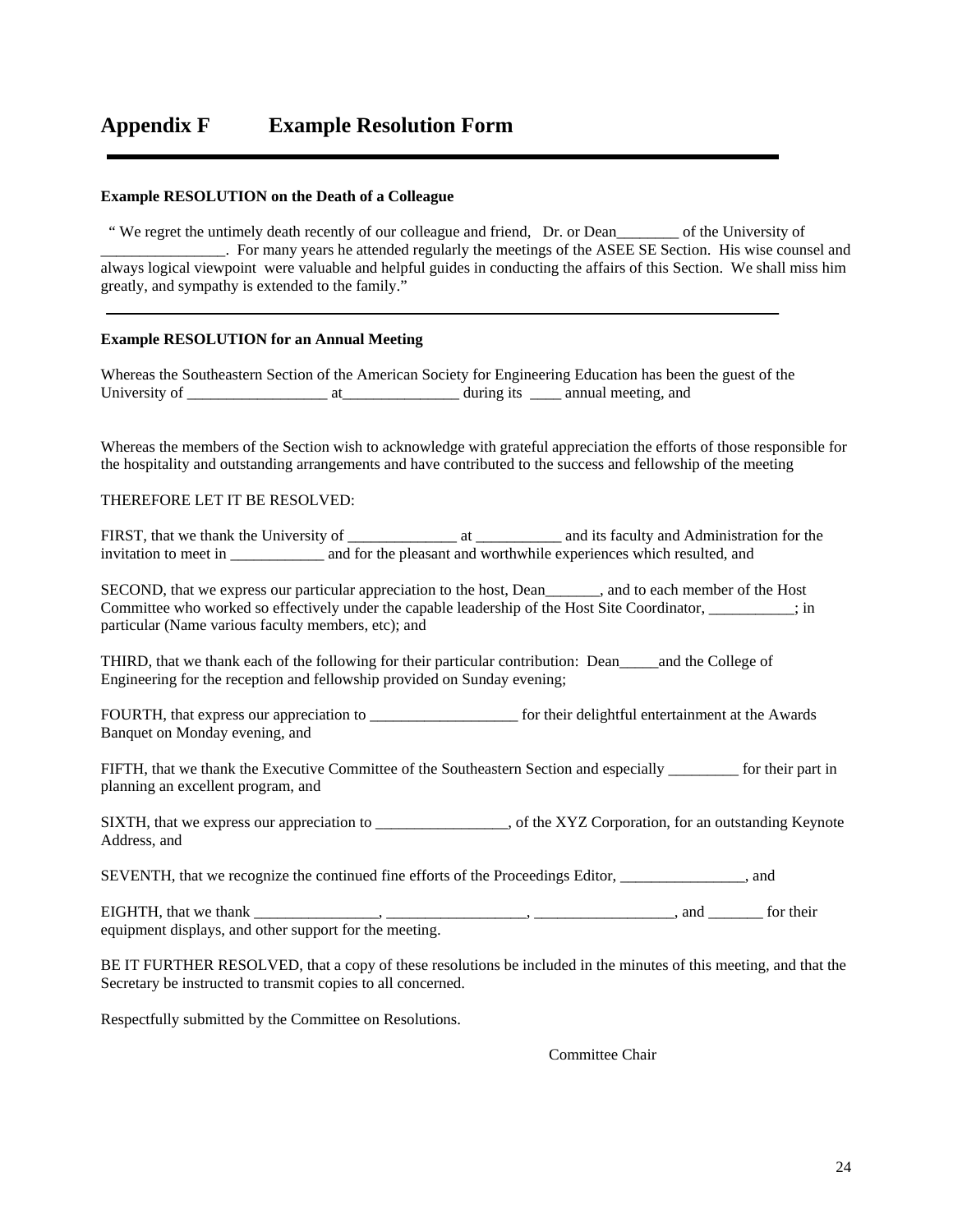| <b>Budget for the 200? American Society for Engineering Education</b> |          |            |                    |                                                  |  |  |
|-----------------------------------------------------------------------|----------|------------|--------------------|--------------------------------------------------|--|--|
| <b>Annual Meeting</b>                                                 |          |            |                    |                                                  |  |  |
| Estimated number at attending Conference                              |          |            | 80                 |                                                  |  |  |
| <b>Prior to start ofconference</b>                                    |          |            |                    |                                                  |  |  |
| Item                                                                  | Quantity | Item Cost  | Cost               |                                                  |  |  |
| Mailout in September                                                  | 1        | \$500      | \$500              |                                                  |  |  |
| <b>Sunday</b>                                                         |          |            |                    |                                                  |  |  |
| <b>Registration Package</b>                                           |          |            |                    |                                                  |  |  |
| Item                                                                  | Quantity | Item Cost  |                    | Comment                                          |  |  |
| Name Tags                                                             | 80       | \$1.00     | \$80.00            |                                                  |  |  |
| Memento                                                               | 80       | \$10.00    | \$800.00 Unknown   |                                                  |  |  |
| <b>Student Help</b>                                                   | 1        | \$400.00   |                    | \$400.00 Paid to ASCE Chapter for help on Conf.  |  |  |
| Book of Abstracts/Program                                             | 80       | \$10.00    | \$800.00           |                                                  |  |  |
| <b>Reception</b>                                                      |          |            |                    |                                                  |  |  |
| Item                                                                  |          |            |                    |                                                  |  |  |
| Rental on aquarium                                                    | 1        | \$2,500.00 | \$2,500.00         |                                                  |  |  |
| <b>Barbecue Dinner</b>                                                | 80       | \$12.00    | \$960.00           |                                                  |  |  |
| Transportation                                                        |          |            |                    |                                                  |  |  |
| <b>Bus</b>                                                            | 1        | \$100.00   |                    | \$100.00 Estimate 45 passenger bus + mileage     |  |  |
| <b>Bus Driver</b>                                                     | 1        | \$75.00    |                    | \$75.00 Bus Driver gets paid by hour             |  |  |
|                                                                       |          |            |                    |                                                  |  |  |
| <b>Monday</b><br><b>Transportation</b>                                |          |            |                    |                                                  |  |  |
| Item                                                                  |          |            |                    |                                                  |  |  |
| Vans                                                                  | 4        | \$30.00    | \$120.00           |                                                  |  |  |
| <b>Student Drivers</b>                                                | 32       | \$7.00     |                    | \$224.00 4 Drivers for 4 hours@\$7.00 per hour   |  |  |
| <b>Meals</b>                                                          |          |            |                    |                                                  |  |  |
| Item                                                                  |          |            |                    |                                                  |  |  |
| Breakfast ---Full                                                     | 80       | \$9.00     | \$720.00           | Eggs, bacon, sausage, And grits                  |  |  |
| Lunch                                                                 | 80       | \$10.00    | \$800.00           |                                                  |  |  |
| <b>Banquet</b>                                                        | 80       | \$15.00    | \$1,200.00         |                                                  |  |  |
| <b>Morning Break</b>                                                  | 80       | \$3.00     |                    | \$240.00 Coffee, pastries                        |  |  |
| Afternoon Break                                                       | 80       | \$4.00     |                    | \$320.00 Coffee, cokes, pastries                 |  |  |
| Gratuity to entertainers                                              | 1        | \$250.00   | \$250.00 Honoraria |                                                  |  |  |
| <u>Tuesday</u>                                                        |          |            |                    |                                                  |  |  |
| <b>Transportation</b>                                                 |          |            |                    |                                                  |  |  |
| Items                                                                 |          |            |                    |                                                  |  |  |
| Vans                                                                  | 4        | \$30.00    | \$120.00           |                                                  |  |  |
| <b>Student Drivers</b>                                                | 16       | \$7.00     |                    | \$112.00 4 Drivers for 4 hours @ \$7.00 per hour |  |  |
| <b>Meals</b>                                                          |          |            |                    |                                                  |  |  |
| Items                                                                 |          |            |                    |                                                  |  |  |
| Breakfast ---Full                                                     | 80       | \$9.00     | \$720.00           | Pancakes,<br>waffles,<br>sausage                 |  |  |
| Lunch                                                                 | 80       | \$10.00    | \$800.00           |                                                  |  |  |
| <b>Morning Break</b>                                                  | 80       | \$3.00     | \$240.00           |                                                  |  |  |
| Estimated total cost of annual meeting                                |          |            | \$12,081.00        |                                                  |  |  |

Note: Run analysis for 80, 90, 100, 110, 120, 130 persons attending to determine cost per person.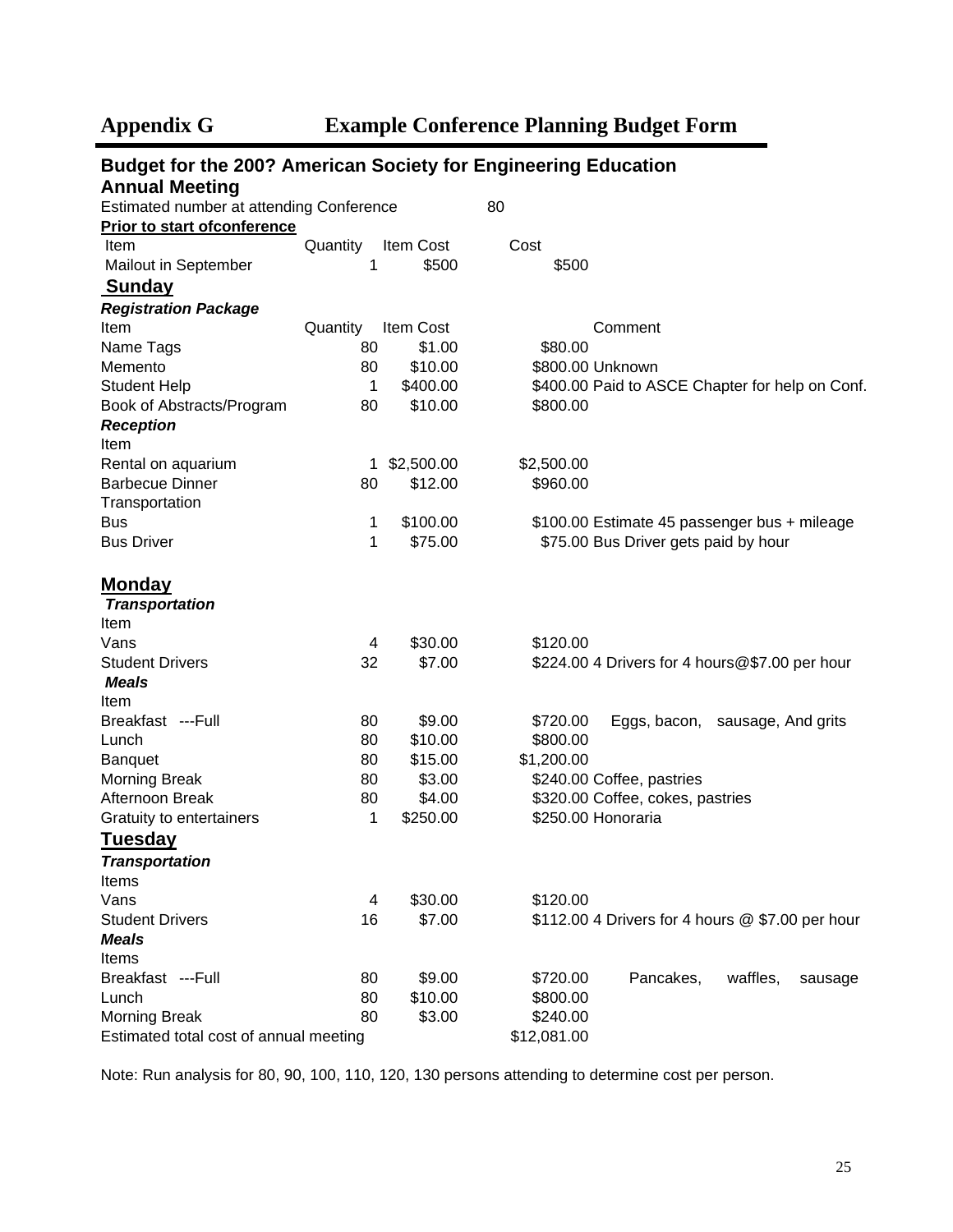## **Appendix H Example Guidance for Section Presidents Conducting a Conference**

To give Section President's some ideas on how to help move a conference through its various phases, the following guidelines are offered only as an example and ideas that might be considered:

#### **Closing the Sunday Night Reception—Housekeeping Announcements**

- 1. Acknowledgement of those involved for the arrangements for the reception, and any sponsors.
- 2. Announce any shuttle service schedules for transporting attendees to breakfast and/or technical session locations.
- 3. Information pertaining to parking as it applies to this conference.
- 4. Conference registration times and locations for those yet to have registered.
- 5. Information on breakfast. Where and when. You need to stress that various divisions will be meeting to elect officers, and unit officers during breakfast.
- 6. Reaffirm when Main Plenary Session and keynote speech is to be held and who the speaker is.
- 7. Any other pertinent information.

#### **Monday AM—Main Plenary Session**

- 1. Call ASEE SE Section Conference into session, introduce self, and issue welcoming comments
- 2. Acknowledge work of host institution, and introduce Host Site Coordinator and other site persons who might of value to attendees in case they have questions or need guidance.
- 3. Acknowledge and thank those who put on seminars or workshops as part of this conference.
- 4. Acknowledge and thank sponsors who helped to defray the cost of the conference (as indicated in the Book of Abstracts and Program)
- 5. Acknowledge special guests (keynote speaker, Officials from host institution, in attendance and their support for this conference, persons from National ASEE in attendance, Zone II Chair, and any other persons of interest.
- 6. Comments about theme of the conference. How many have registered and how many technical presentations are scheduled.
- 7. Introduce Host Institution Official for welcoming remarks.
- 8. Introduction of keynote speaker by an appropriate person.
- 9. Keynote Speech
- 10. Thank speaker and make any housekeeping announcements:
	- Parking issues
	- Tell audience where lunch will be held
	- Provide restroom locations
	- Tell where and when refreshments will be served during session breaks
	- Ask session moderators to meet with you immediately after plenary session
- 12. Conclude the Plenary Session
	- Tell session moderators about location of Author's Information Packet locations
	- If some authors do not show, encourage moderator to utilize full session for additional discussions or extend the remaining presentations

#### **Monday's Luncheon**

- 1. Return thanks
- 2. After lunch housekeeping announcements
	- Report on how things are progressing relative to the published program in the Book of Abstracts
	- Information on any new locations for afternoon technical sessions or field trips/workshops
	- Where and when the Awards Banquet will be held
	- Turn floor over to the Chair of the Instructional Division to introduce the Thomas C. Evans Instructional Paper Award winner(s) who will then present their paper.

#### **Monday Night Awards Banquet**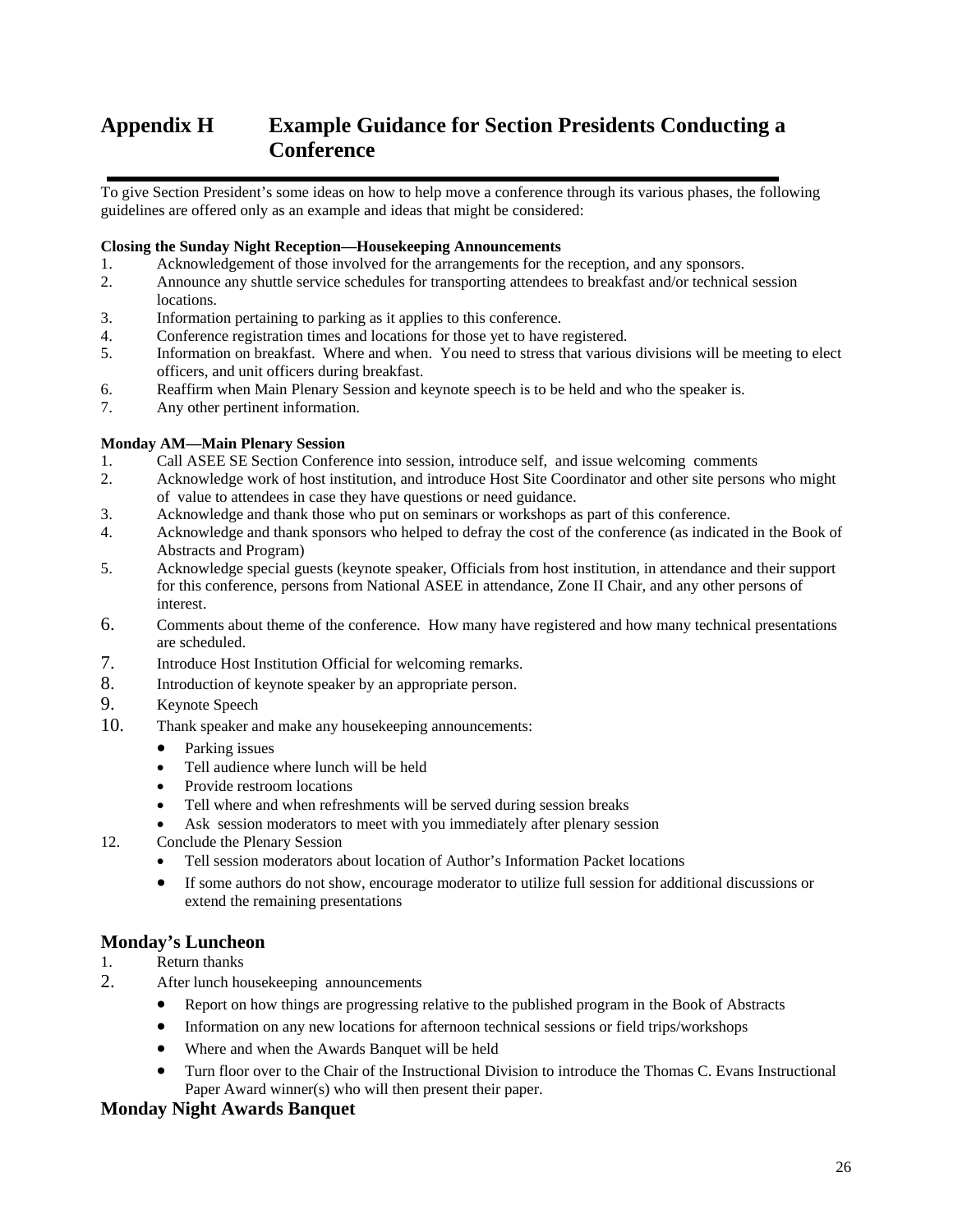- 1. Posting of colors or fanfare
- 2. Return thanks
- 3. Encourage attendees to begin eating.
- 4. Post meal activities:
	- Introduce honored guests and section officers
		- $\triangleright$  After dinner speaker
		- $\triangleright$  Representatives from National ASEE
		- > Zone II Chair
		- $\triangleright$  Host institution guests
		- ¾ Section officers
	- Introduce any Past Presidents attending the meeting
- 5. Introduce the chairs of the various selection committees to confirm awards:
	- Research Division Chair—ASEE SE Section New Faculty Research Award and also the Runner-Up
	- Instructional Division Chair—Thomas C. Evans Outstanding Instructional Paper Award
	- Campus Reps Coordinator—ASEE SE Section Outstanding Campus Representative Award
	- TBD--ASEE SE Section Outstanding Teaching Award
	- TBD--ASEE SE Section New Teacher Award
	- TBD--Tony Tilmans Service Award
- 6. Introduce person who will introduce the featured after dinner speaker or entertainer.
- 7. Thank after dinner speaker/entertainer and also Host Site Coordinator
- 8. Address any housekeeping matters:
	- What time and where shuttles will be running in the morning
	- Where and when breakfast will be held. Stress the importance for everyone to attend breakfast and participate in Division and Unit elections.
	- State when technical sessions will begin in the morning
- 9. Thank everyone for coming.

### **Annual Luncheon Meeting on Tuesday**

1. Follow proposed meeting agenda (see Appendix D)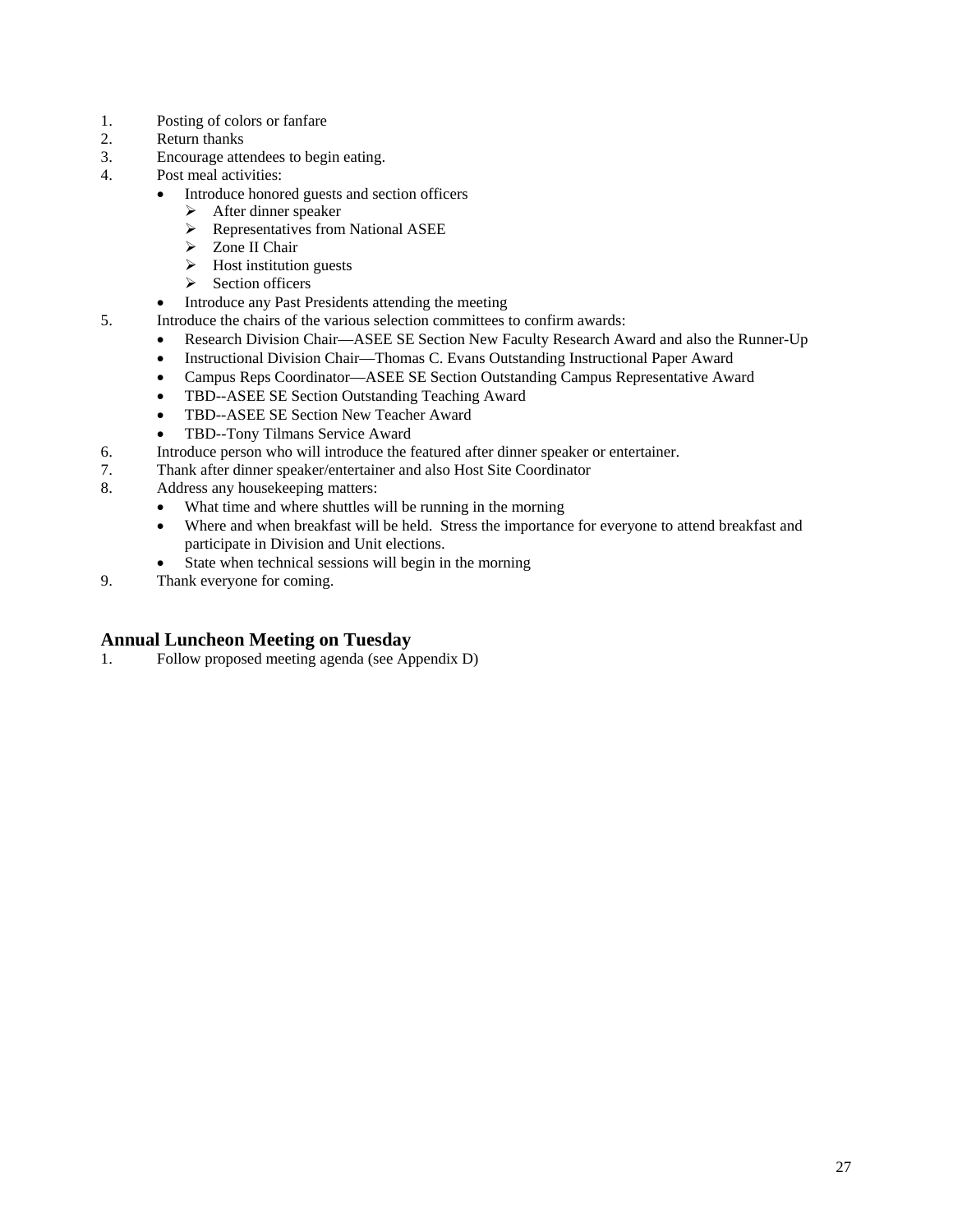## **Appendix I Recommended Procedure for Electing Division and Unit Officers**

In concert with the recently adopted changes to the Section's Constitution and By Laws, the following procedure is recommended for the election of Division and Unit Officers during the Annual Section Conference traditionally held in the Spring of each year:

#### **Monday Morning**

Breakfast served in one large room where everyone attending the conference will eat together, but grouped within the room according to the below Divisions. During breakfast the following divisions will hold their annual meetings, conduct business, and elect division officers: Administrative Division

Instructional Division Research Division

Immediately following breakfast, but before the first morning session, these three divisions **will** *elect Unit Officers for the Programs Unit* (Chair—who is also a Section Vice President, Vice Chair, and Secretary).

#### **Tuesday Morning**

If possible, the site should provide two separate rooms where around one-half the attendees can meet for breakfast in either of these rooms**. One room** will be used by the following divisions to hold their annual meetings, conduct business, and elect division officers:

Bioengineering Division Civil Engineering Division Engineering Graphics Division Engineering Technology Division Industrial Engineering Division

Immediately following breakfast, but before the first morning session, these five divisions will join together to elect Unit Officers for the Awards & Recognition Unit (Chair-who is also a Section Vice President, Vice Chair, and Secretary).

The **other room** will be used by the following divisions to hold their annual meetings, conduct business, and elect division officers: Computer Engineering Division Chemical Engineering Division Electrical Engineering Division Mechanical Engineering Division Software Engineering Division

Immediately following breakfast, but before the first morning session, these five divisions will join together *to elect Unit Officers for the Publications and Promotions* Unit (Chair-who is also a Section Vice President, Vice Chair, and Secretary).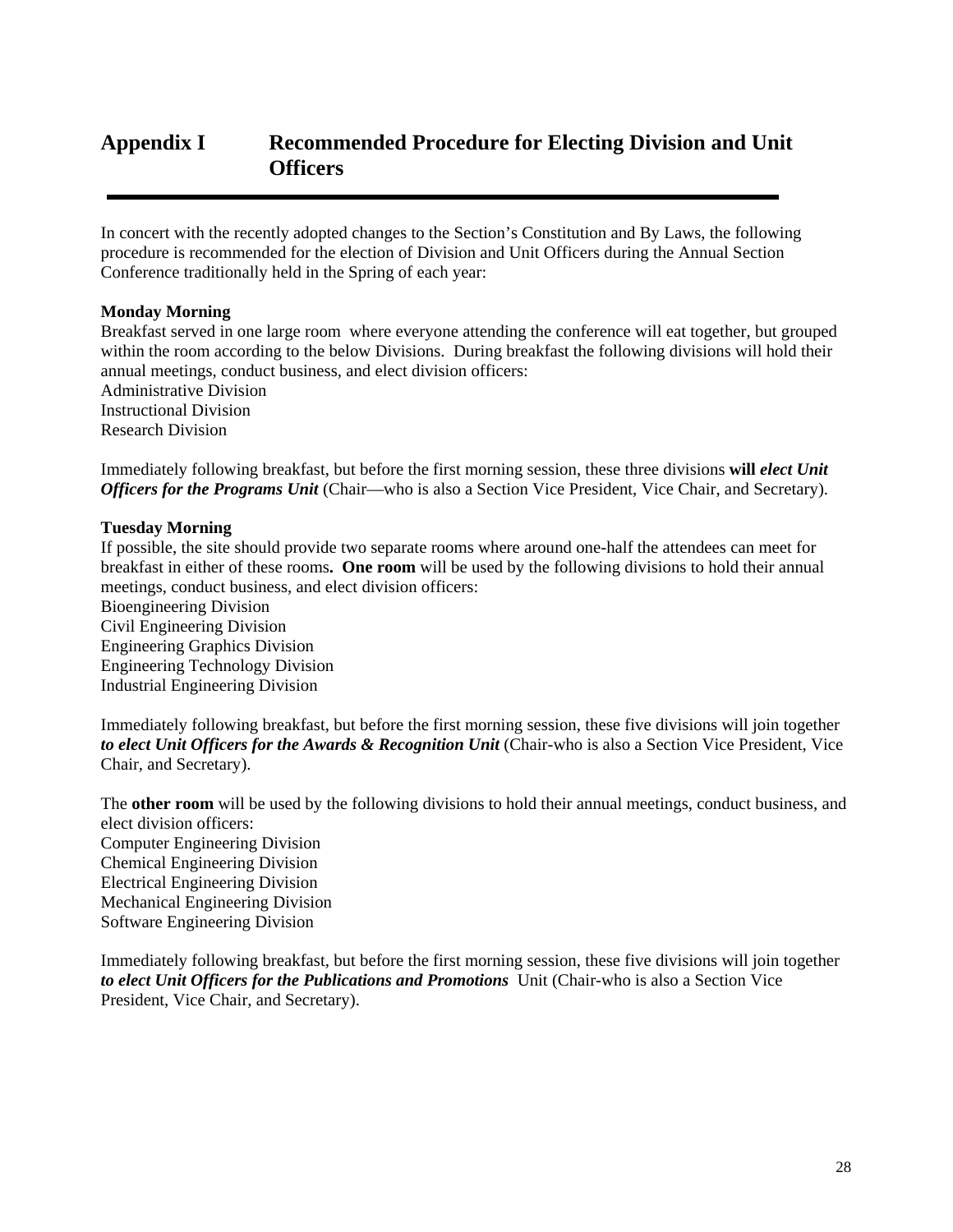## **Appendix J Overview of Southeastern Section Activities**

- Southeastern Section's Core Values-- *… To promote the betterment of engineering education within the section through collegiality and friendship, while fostering a spirit of mutual enjoyment for all…*
- Section is structured essentially with a President, Three Vice Presidents, and a Secretary Treasurer
- Each Vice President serves as Chair of a Unit within the Section
	- o Section Vice President for Programs Unit
		- o Section Vice President Awards & Recognition Unit
		- o Section Vice President Publication &Promotion Unit
- The Section was organized into these three Units to promote opportunities for members to become involved and serve in some capacity. Units are staffed with a Chair (one of the Section's Vice Presidents), Vice Chair, and Secretary. Unit officers are elected from divisions within the Unit, with officers normally rotating up through leadership positions.
- Each of these Units is further divided into Divisions that generally balance the membership. There are two types of divisions within this Section: Technical Divisions and Special Interest Divisions. A member is afforded an opportunity to become involved in both types of divisions.

Section President

Civil Engineering **Graphics** Eng ineering Technology Industrial

V.P. Publications Unit **Secretary** Treasurer

Chemical Computer Electrical Mechanical Software

Technical Divisions

V.P. Awards Unit

> Technical Divisions

Administrative Bioengineering

Instructional Research

V.P. Programs Unit

Special Interest Divisions

- Current divisions include the following; new divisions can be added if interest warrants:
	- Special Interest Divisions—Everyone is encouraged to participate in one of these
		- Administrative
		- Instructional
		- Research
	- o Technical Divisions—Everyone is also encouraged to participate in one of these
		- Bio Engineering
			- Chemical Engineering
			- Civil Engineering
			- Computer Engineering
			- Electrical Engineering
			- Engineering Graphics
			- Engineering Technology
			- Industrial Engineering
			- Mechanical Engineering
			- Software Engineering
- Historically, the strength of the Section is at the Division level. This is where colleagues discuss issues and share ideas during technical sessions, author/review/present papers to an engaged group of peers, and not the least, create lasting professional relationships that very-well could prove invaluable throughout one's career.
- It is at the division level that members help promote the Call for Papers for the spring conference both within their institution as well as sister institutions. Submitted papers then require peer reviewers, so members of the division often serve in this capacity which is another valuable way to contribute to the division and engineering education. The number of divisional technical sessions offered as part of the Annual Spring conference is predicated on how many papers are accepted within each division, so most divisions take pride in trying to outshine the other divisions.
- Opportunities for new members to participate include serving as Secretary of a Division. Normally, a Division Secretary spends the year learning the ropes. Normal rotation would be for the Secretary to move to the Division Vice Chair Position, then Division Chair Position. Division Chair is responsible for coordinating paper reviews, as well as promoting Divisional interests within the Section.
- HOW DOES ONE FIND OUT MORE ABOUT A PARTICULAR DIVISION? Come join your colleagues for breakfast on Monday for Special Interest Divisions and Tuesday for Technical Divisions.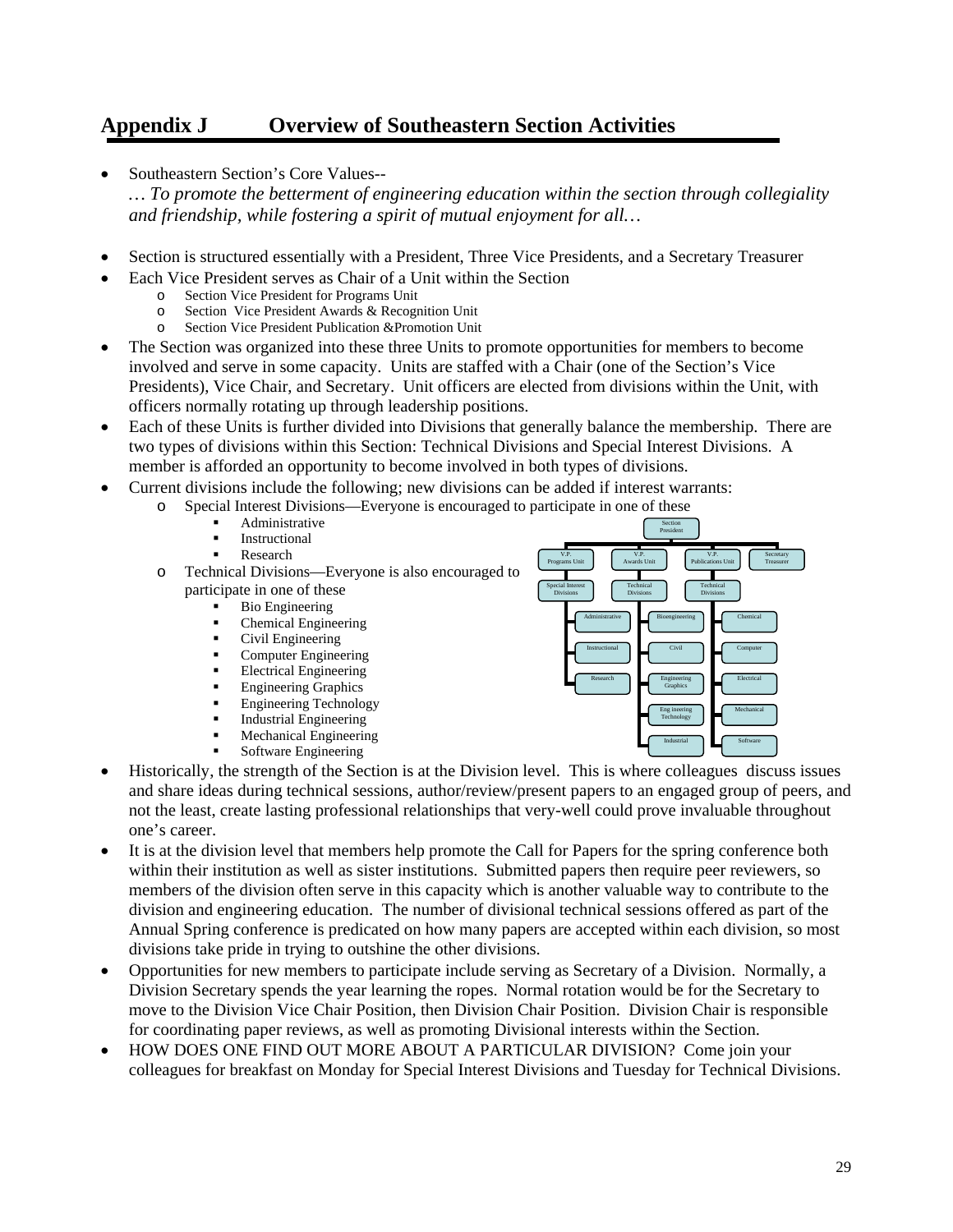Awards supported by the Section as of 2006 include the following:

#### *I. ASEE Southeastern Section Outstanding Teaching Award*

#### **Purpose**

The Outstanding Teaching Award is intended to recognize faculty members who have demonstrated exceptional contributions to engineering or engineering technology education through outstanding classroom performance.

#### **Award**

The award includes a certificate and a \$500 cash prize, which are presented at the Annual Section Meeting. **Eligibility** 

Candidates must be an ASEE member and have been a full-time instructor or professor of an ABET/EAC or ABET/TAC curriculum. (A full time instructor is defined by teaching a minimum of two semester courses or thre quarter courses per calendar year.)

#### **Nomination**

A colleague, department head or student may nominate a candidate for this award.

#### **Qualifications**

The candidate must possess and be able to communicate a broad and accurate knowledge of his or her subject area, possess self-confidence, create a feeling of harmony between self and students, be able to meet difficulties with poise, possess a sense of proportion, stressing fundamentals and disregarding trivial details and give assignments that challenge students to think creatively. The candidate must demonstrate an intense interest and enthusiasm for his or her subject area and the learning process that motivates students to their fullest capacities. The candidate must be available for advising and counseling students before and after graduation. The successful candidate must possess a strong record of activity in ASEE or the educational activities of another professional society and attend the annual Section meeting at which the cash prize and certificate are presented. The successful candidate must attend the annual section meeting at which the cash prize and certificate are presented. The candidate's contribution to the profession should include at least three of the following:

- 1. Participation in the development of courses or curricula;
- 2. Development of teaching equipment or development of a wider application of teaching equipment previously developed;
- 3. Contribution to the improvement of laboratories or other facilities;
- 4. Development or authorship of instructional materials or a text that enhances the student learning process;
- 5. Publication of original work, through any medium, that enhances the engineering education process or adds to the literature pertaining to teaching methodologies;
- 6. Service as a mentor to other teaching faculty or participation in the conduct of seminars and workshops that are focused on helping other teachers improve their classroom effectiveness

#### **Documentation**

Applications must include evidence of outstanding classroom performance using regular course evaluations and individual letters of recommendation from current and former students. The application may also include any other documentation necessary to demonstrate the candidate's qualifications for this award including, but not limited to, an endorsement of the candidate's department head and/or dean and/or chief academic officer responsible for engineering or engineering technology, endorsement from students using both regular course evaluations and individual letters of recommendation and a curriculum vita or resume.

The nomination should be received by *Date Here*. Mail nominations to: *Contact Information Here*.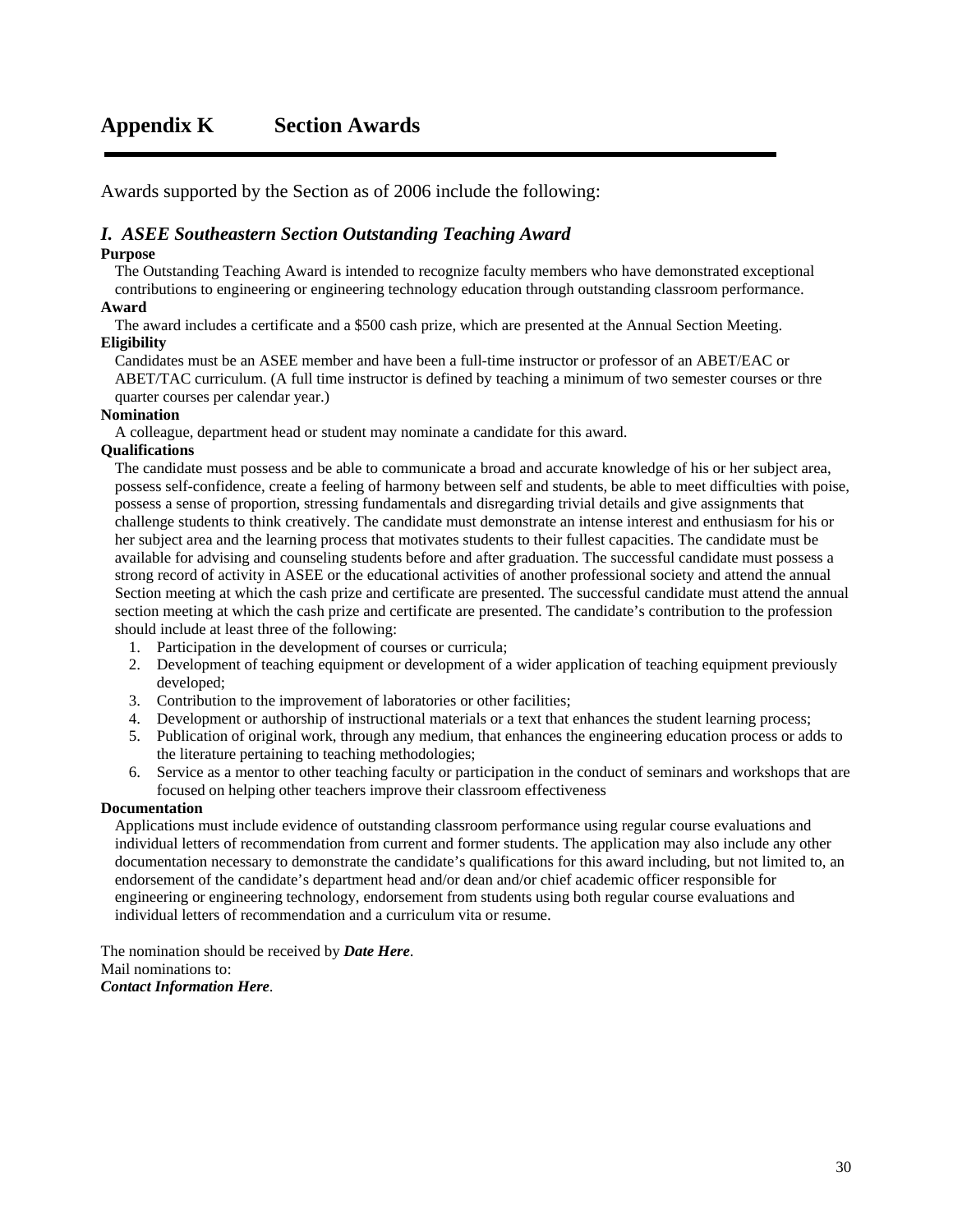#### *II. ASEE Southeastern Section Outstanding New Teacher Award*

#### **Purpose**

The New Teacher Award is intended to recognize a faculty member who has less than four years of teaching experience and who has demonstrated excellence in the classroom.

#### **Award**

The award includes a certificate and a \$250 cash prize, which are presented at the Annual Section Meeting. **Eligibility** 

Candidates must be an ASEE member and have been a full-time instructor or professor of an ABET/EAC or ABET/TAC curriculum for no more than four years. (A full-time instructor is defined by teaching a minimum of two semester courses or three quarter courses per calendar year.)

#### **Nomination**

A colleague, department head or student may nominate a candidate for this award.

#### **Qualifications**

The candidate must possess and be able to communicate a broad and accurate knowledge of his or her subject area, possess self-confidence, create a feeling of harmony between self and students, possess a sense of proportion, stressing fundamentals and disregarding trivial details and give assignments that challenge students to think creatively. The candidate must demonstrate an intense interest and enthusiasm for his or her subject area and the learning process that motivates students to their fullest capacities. The successful candidate must attend the annual Section meeting at which the cash prize and certificate are presented. The candidate's contribution to the profession should include at least three of the following:

- 1. participation in the development of courses or curricula;
- 2. development of teaching equipment or development of a wider application of teaching equipment previously developed;
- 3. contribution to the improvement of laboratories or other facilities;
- 4. development or authorship of instructional materials or a text that enhances the student learning process;
- 5. publication of original work, through any medium, that enhances the engineering education process or adds to the literature pertaining to teaching methodologies;
- 6. service as a mentor to other teaching faculty or participation in the conduct of seminars and workshops that are focused on helping other teachers improve their classroom effectiveness.

#### **Documentation**

Applications should include any documentation necessary to demonstrate the candidate's qualifications for this award including, but not limited to, an endorsement of the candidate's department head and/or dean and/or chief academic officer responsible for engineering or engineering technology, endorsement from students using both regular course evaluations and individual letters of recommendation and a curriculum vita or resume.

The nomination should be received by *Date Here*.

Mail nominations to: *Contact Information Here*.

### *III. ASEE Southeastern Section New Faculty Research Award*

### **Overview**

The Research Unit of the Southeastern Section of the American Society for Engineering Education (ASEE) announces the *2006 Competition for Outstanding New Faculty Research Award*. The Section intends this award to recognize a faculty member who has less than six years of teaching/research experience and who has demonstrated excellence in both teaching and research. The Section presents this award at its annual meeting each spring.

#### **The Award**

The Section makes the following awards: a medallion and a \$250 cash prize for first place, and a certificate and a \$150 cash prize for second place.

#### **Qualifications**

Candidates may be faculty in either ABET/EAC or ABET/TAC programs. The successful candidate must:

- 1. be an ASEE member.
- 2. be a full-time faculty member in either engineering or engineering technology.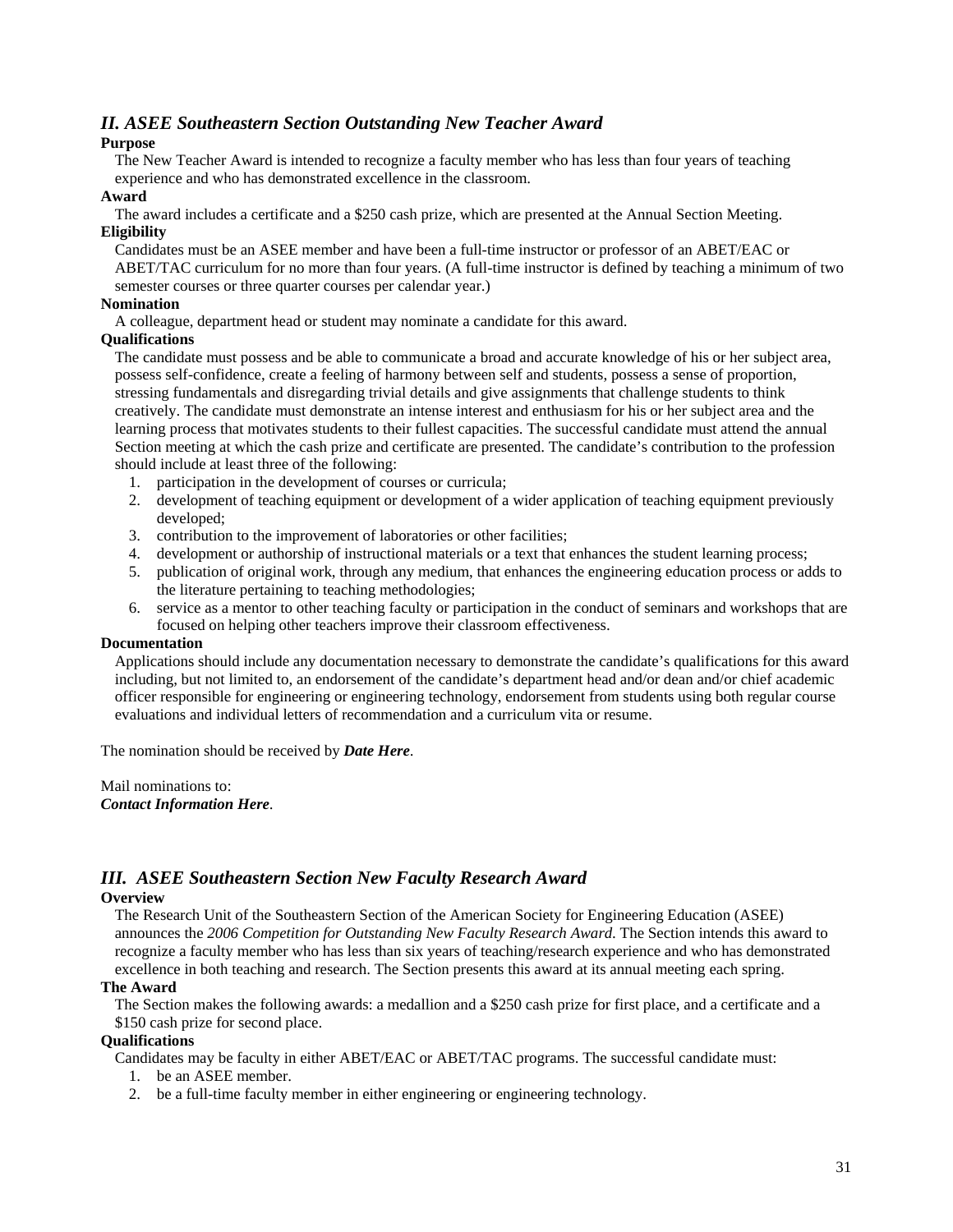- 3. have a documented record of excellence in research and teaching at his/her institution.
- 4. have a documented record of using research as a teaching mechanism in regularly scheduled courses.
- 5. have endorsements from colleagues and Department Head/Dean.
- 6. attend the annual section meeting at which the cash prize and certificate are presented.

#### **Nomination**

Colleagues, department heads, or students may nominate a candidate for this award. The nomination should take the form of a portfolio submittal. Nomination applications should include, but are not limited to, the endorsements of the nominee's department head, dean, and/or chief academic officer responsible for engineering or engineering technology, and curriculum vita or resume that demonstrates the above qualifications.

Submit all supporting documentation before *Date Here* by forwarding it to:

#### *Contact Information Here*

#### *IV. ASEE Southeastern Section Thomas C. Evans Instructional Paper Award*  **Purpose**

The Thomas C. Evans Instructional Paper Award is given to the author or authors of the most outstanding paper pertaining to engineering education. **NOTE: This person presents this paper at the ASEE Southeast Section Conference held in the Spring of the year.**

#### **Award**

The award includes a certificate and \$500 cash prize, which are presented at the Annual Section Meeting.

#### **Eligibility**

The author or authors must be members of ASEE.

#### **Nomination**

A colleague, department head or student may nominate a paper for this award.

#### **Qualifications**

The winning paper will be chosen from one of the following categories:

- 1. unpublished papers,
- 2. papers published in refereed journals during in the previous calendar year,
- 3. papers published in conference proceedings in the previous calendar year,
- 1. the successful candidate must attend the annual section meeting at which the cash prize and certificate are presented.

#### **Documentation**

The winning paper will be presented at the meeting and published in the Proceedings of the annual meeting of the Section. Five (5) copies of the completed paper should be submitted no later than *Date Here*. Mail nominations to: *Contact Information Here* 

#### *V. Tony Tilmans Section Service Award*

#### **Purpose**

The Tony Tilmans Section Service Award is given to the member of the Southeastern Section of ASEE who has rendered outstanding service to the Section.

#### **Award**

The award includes a certificate and a \$200 cash prize, which are presented at the Annual Section Meeting. **Eligibility** 

All members of the ASEE Southeastern Section are eligible for the award except the past president, president and president-elect.

### **Nomination**

Any ASEE-SE member may nominate a candidate for the award.

#### **Qualifications**

The nominee must be a member of ASEE who has rendered outstanding service to the Section. The successful candidate must attend the annual section meeting at which the cash prize and certificate are presented.

#### **Documentation**

The nomination should include a one-page description of the service rendered to the Section and submitted electronically. The nomination should be received by *Date Here*. Send the nominations to: *Contact Information Here*